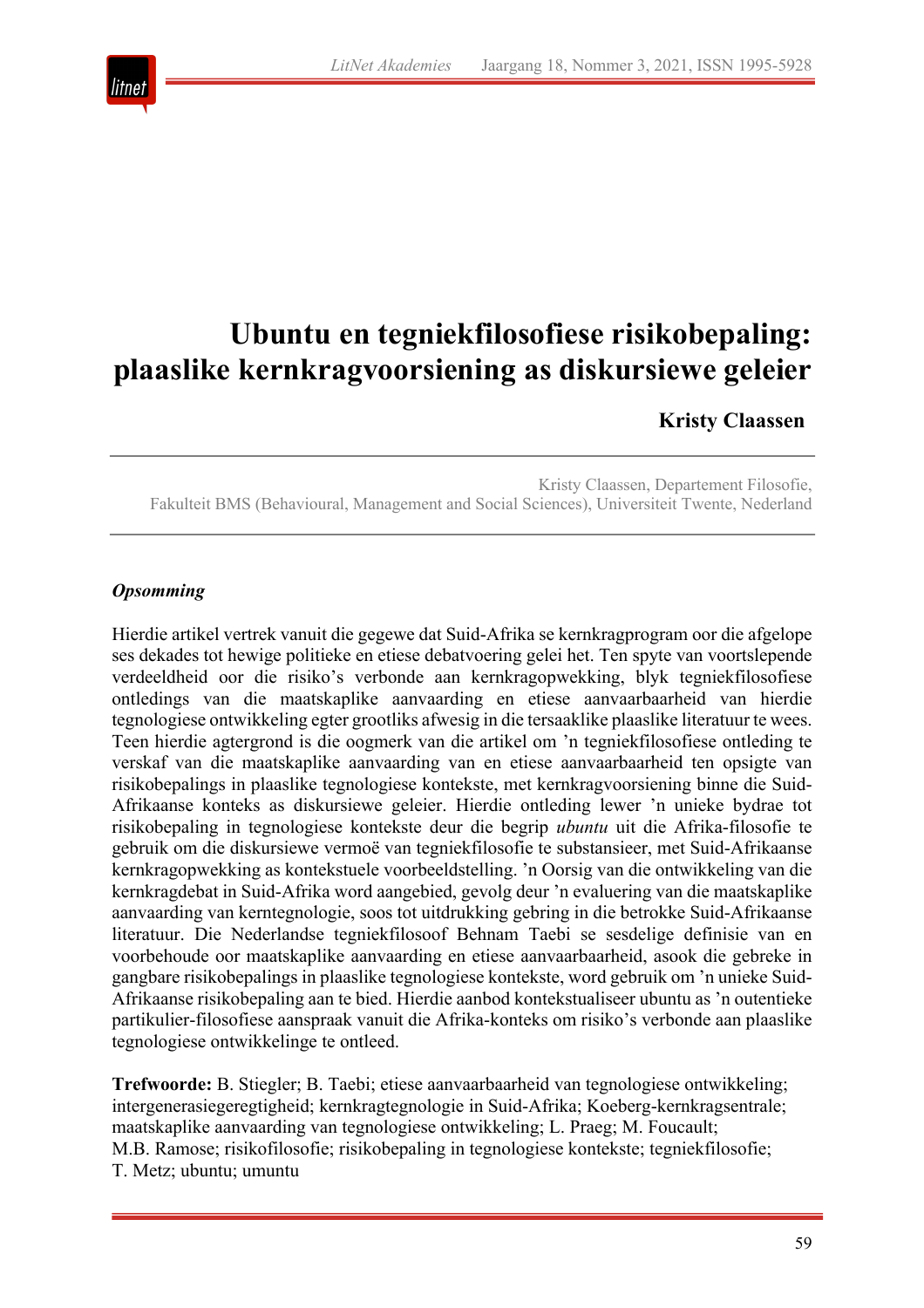

#### *Abstract*

# *Ubuntu* **and risk evaluation in philosophy of technology: local nuclear power provision as discursive conductor**

Humanity has, in our age, clearly departed from the Eden-like geographical epoch known as the Holocene. Human activity has now become a geological force *in itself* that threatens the existence of all life on earth. For the past two decades the notion of the Anthropocene has served as a conceptual tool within a myriad of disciplines as we grapple with humanity's new situatedness in a world of its own brave yet destructive making. A major consideration within this epoch is how humanity's ever-increasing need for energy can be met. While the Anthropocene is a planetary crisis, the importance of localised spheres of resistance is becoming apparent. South Africa's nuclear energy programme falls within this scope of finding ways in which to meet the energy needs of communities while remaining cognisant of the impact that these technologies may have on the earth. While localised responses to the crises of the Anthropocene are crucial to sustaining life in this epoch, the question now turns to how these innovations can be responsibly employed in localised contexts. One such global innovation that is now being employed in the localised South African context is that of nuclear power.

The South African nuclear power programme has spanned decades of contentious political and ethical debate. One of the ways in which this contentious issue can be framed is through the interdisciplinary lens of the *philosophy of risk*. In this particular context there is a probability that undesirable events can transpire as a result of the implementation of the technology. On the other hand, undesirable events such as the increased reliance on unsustainable fossil energy sources could occur should the risk of implementing nuclear power not be taken. The introduction of new nuclear power plants and the infrastructure needed to support it necessitates that the South African public evaluate whether the benefits of implementing these technologies outweigh the risks. The malfunctioning of nuclear power plants remains a central part of the discursive landscape as the impact of such malfunctions or meltdowns is enormous, even though such occurrences are rare in terms of the significant number of operational nuclear facilities globally. The severity of incidents such as the ones at Chernobyl and Fukushima influences, and perhaps skews, the public perception of risk. Studies on risk perception associated with nuclear power in South Africa have shown that while malfunction remains a central concern, environmental risks are also seen as central.

The positioning of possible future nuclear plants also poses economic risks to communities that are dependent on tourism. Risk assessment occurs on a variety of levels that include questions about the underlying values employed when accepting or rejecting risk, the public or private stakeholders that determine whether the risk should be taken, as well as the required evidence on which assessments are based.

To stimulate a more nuanced debate about risk acceptance within the context of nuclear energy, traditional approaches to risk can be supplemented by gauging the ethical and social acceptability of risk in the particular communities that might be affected by the proposed implementation of technologies. While the discourse surrounding nuclear power in South Africa has been controversial, the relation between the complementary notions of social and ethical acceptance of risk as understood in this context remains absent.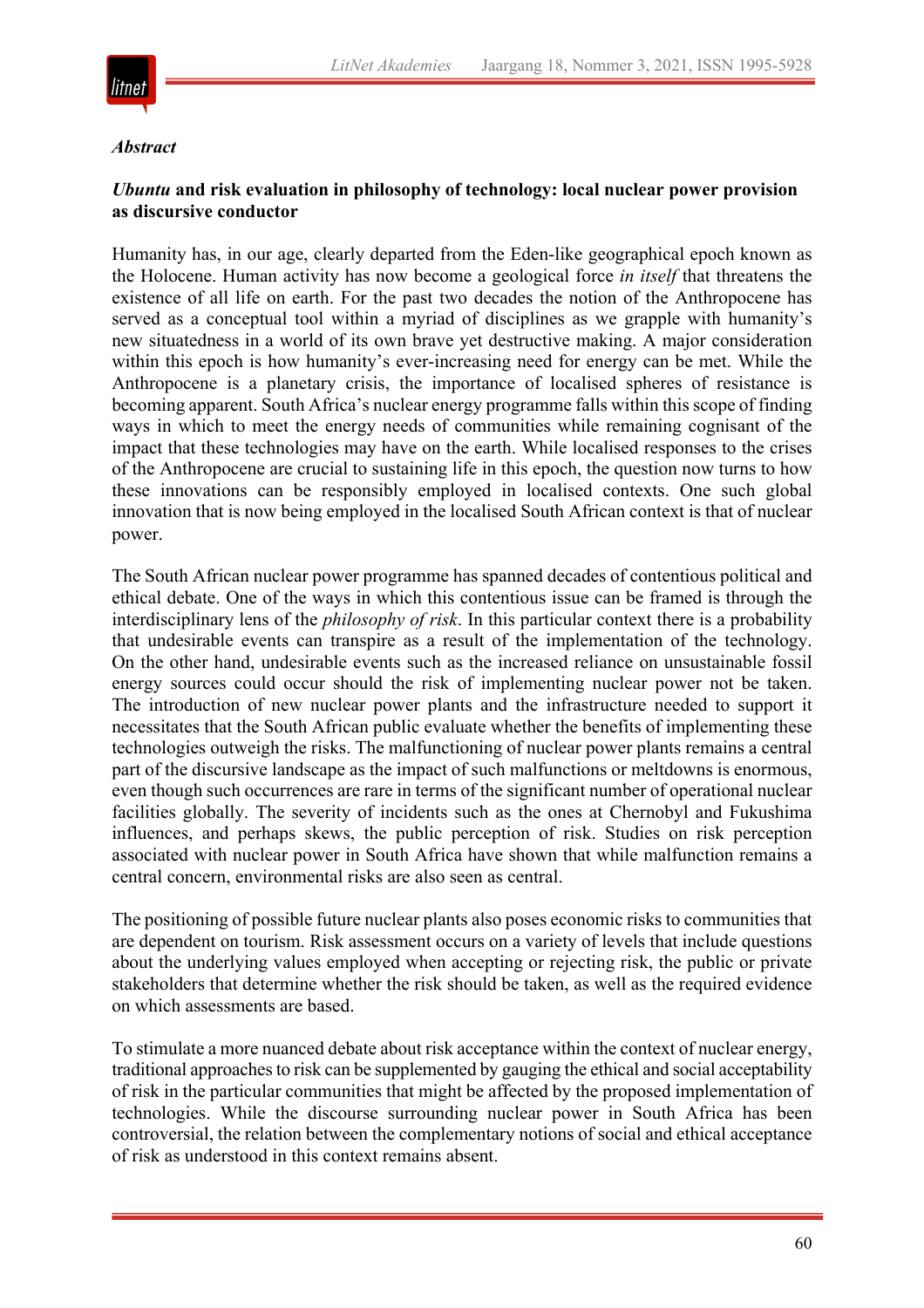

Delft philosopher of technology Behnam Taebi (2017) describes *social acceptance* as the acceptance, or often only tolerance, of new technologies in local communities whereas *ethical acceptability* has to do with reflection about the new technology which weighs up different moral issues that may result from the implementation of the technology in a particular community. He argues that there is an acceptance-acceptability gap that occurs when the focus is exclusively on either social acceptance or ethical acceptability without taking into account how these two modes of risk assessment interact. In order to examine how social acceptance and ethical acceptability relate to each another Taebi suggests the method of Rawlsian Wide Reflective Equilibrium. In approaching questions of risk acceptance from a position that bridges the acceptance-acceptability gap, ethical issues that may otherwise have been overlooked come to the fore. In this article the relation between social acceptance and ethical acceptability is reconsidered through the inclusion of local systems of moral thought, in this case, that of *ubuntu*. As will be described in this article, ubuntu is an ontological orientation that underlies the acceptance-acceptability gap within specific South African communities. An approach to risk assessment that includes this particular localised theory of morality sensitises the discourse particularly to the values of communality and intergenerational justice. While the ubuntu values presented here are exemplary of the type of values that become central in ethical decision-making when considering ubuntu thinking, they are by no means exhaustive or even representative of the range of moral questions that arise. Rather, by focusing on these specific values this paper endeavours to illustrate that there is a further gap in risk assessment that is often underrepresented, namely that of local moral systems that guide both social acceptance and ethical acceptability.

**Keywords:** B. Stiegler; B. Taebi; ethical acceptability of technological development; intergenerational justice; Koeberg nuclear power plant; L. Praeg; M.B. Ramose; M. Foucault; nuclear technology in South Africa; philosophy of risk; philosophy of technology; risk assessment in technological contexts; social acceptance of technological development; technological-ethical acceptability; T. Metz; ubuntu; umuntu

#### **1. Inleiding: die Antroposeen en die tegniekfilosofiese "voorrang van die partikuliere"**

Die skrywer van hierdie artikel<sup>1</sup> staan in Michel Foucault (1926–1984) en Bernard Stiegler (1952–2020) se spore diep agterdogtig teenoor enige vorm van tegnologiese ontwikkeling waarin (volgens Foucault *onafwendbare*) "anonieme magsuitoefening en versweë maatskaplike bedreiging opgesluit is" (Beukes 2020:4). In aansluiting by juis hierdie "versweë maatskaplike bedreiging" na Foucault vind ek by Stiegler 'n hernude dringendheid in die soeke na 'n tegniekverstaan wat die eietydse (Westerse, en in besonder Eurosentriese) hegemoniese of monotegnologiese milieu teenstaan. Vir Stiegler en Ross (2020:73) lei hierdie hegemoniese greep tot 'n rasionalisering van bates wat natuurlike hulpbronne vervreem ten gunste van kulturele (uitdruklik Westerse<sup>2</sup>) belange. Dít het kenmerkend geword van verbruikersgedrewe laat kapitalisme en ontmasker die mens as patologiese agent in die epog van die Antroposeen, synde 'n kankeragtige teenwoordigheid in die biologiese lewe van die planeet self. *Antroposeen* verwys terminologies na die atmosferiese chemikus Paul Crutzen (2000:23) se beskrywing van die eietydse geologiese epog, waarin tegnologiese oorwegings 'n sentrale rol in die afswakking van die natuur speel. Meer direk gestel, *in die geologiese en ekologiese verwoesting van die planeet speel die mens die sentrale en mees aanwysbare rol.*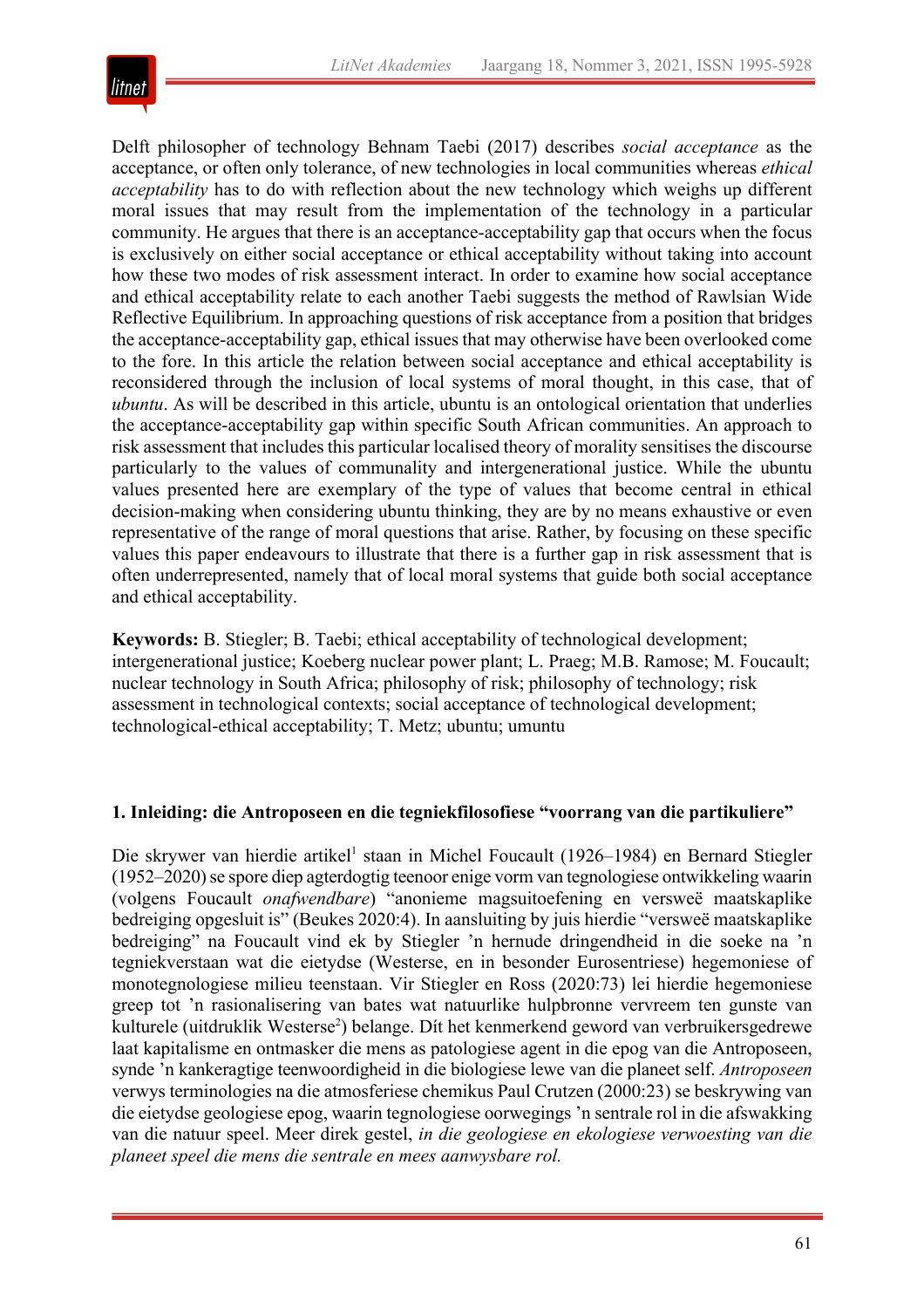

'n Dringende besinning oor die aftakelende praktyke van die mensheid in die eietydse Antroposeniese epog is een van die mees uitstaande kenmerke en oogmerke van eietydse tegniekfilosofie. Stiegler (2018:37) dui aan dat hierdie epog 'n vernietigende uitwerking op vele ander vorme van "ekonomiese verarming" het, onder meer psigologies, libidinaal en huishoudelik. Stiegler (2020:74) se mees onlangse werke verwys ook na die "simboliese ellende" wat op grond van die "monotegniese stelsel" ontstaan (sien Rossouw 2005:16–21). Hy bied uitdruklike voorstelle aan waarvolgens die internasionale gemeenskap vorme van "plaaslike teenstand" kan ontwikkel teen 'n laat-kapitalistiese sisteem wat onafwendbaar entropies (of natuurverswakkend) te werk gaan. Daarby wil Stiegler die impasse wat gelaat word deur die strukture van vernietiging wat met die Antroposeen geassosieer kan word, te bowe kom.

Stiegler se werk het die weg voorberei vir opkomende en opwindende tegniekfilosowe soos Yuk Hui (2017) om "tegniek" radikaal te herinterpreteer vanuit die *voorrang van die plaaslike*. Ook 'n uitstaande kontinentale denker soos Peter Sloterdijk herlei, in sy *Sfere*-trilogie (2011), posisies van weerstand konsekwent na die plaaslike, in stede van na "groot weerstandige intellektuele posisies" (sien Lemmens en Hui 2017, par. 32). Tegnologiese ontwikkelinge behoort gevolglik ver-"plasend" of lokaliserend vanuit die Europese konteks verwerk en ontleed te word eerder as om voetstoots of slegs op grond van globaliserende impakstudies wat aan juis *nie*-plaaslike kriteria konformeer, aanvaar te word.

Tegnologie is natuurlik en per definisie altyd rééds plaaslik of "voorhande" – of andersins wegdoenbaar. Daarom behoort die kritiese maatskaplike en etiese ontleding van tegnologiese ontwikkelinge, tot uitdrukking gebring in die dissipline *tegniekfilosofie*, <sup>3</sup> na Stiegler, Foucault, Sloterdijk en die eietydse oproep na *plaaslike* verset, ontleed te word binne die geleefde leefwêreld (en nie 'n universele abstraksie daarvan nie). So 'n "plaaslike" verset word in hierdie artikel deur middel van die Afrikaïese begrip *ubuntu* tot gestalte in die verrekening daarvan binne tegniekfilosofiese konteks gebring. Die oogmerk van die artikel<sup>4</sup> is om vanuit hierdie teen-veruniverselende (en juis teen-globaliserende) oorweging 'n unieke tegniekfilosofiese ontleding van maatskaplike en etiese risikobepalings in plaaslike tegnologiese kontekste te verskaf. Hiervoor word die aansprake van die uitdruklik plaaslike Afrika-filosofiese term *ubuntu* gebruik, met plaaslike kernkragvoorsiening as diskursiewe geleier.<sup>5</sup>

'n Oorsig van die ontwikkeling van die kernkragdebat in Suid-Afrika word vervolgens aangebied, gevolg deur 'n evaluering van die plaaslike maatskaplike aanvaarding van kerntegnologie, soos aangetoon in die Suid-Afrikaanse literatuur. Die Delftse tegniekfilosoof Behnam Taebi se definisie van en voorbehoude oor maatskaplike en etiese risiko's, asook die gebreke in tipiese risikobepalings in tegnologiese kontekste, word opvolgend gebruik om 'n unieke Suid-Afrikaanse risikobepaling aan te bied. Vervolgens word *ubuntu* as 'n deurgronde plaaslik-kritiese bydrae vanuit die Afrika-konteks gebruik om risiko's verbonde aan 'n plaaslike tegnologiese ontwikkeling – kernkragvoorsiening – tegniekfilosofies te ontleed.

# **2. Risiko en kernkragontwikkeling in Suid-Afrika**

Sedert die bekendstelling van kernkragsentrales en die infrastruktuur wat dit in stand hou (gedurende die middel-1960's in Suid-Afrika) is 'n kritiese forum toenemend benodig van waar die Suid-Afrikaanse samelewing in staat gestel sou kon word om die voordele en risiko's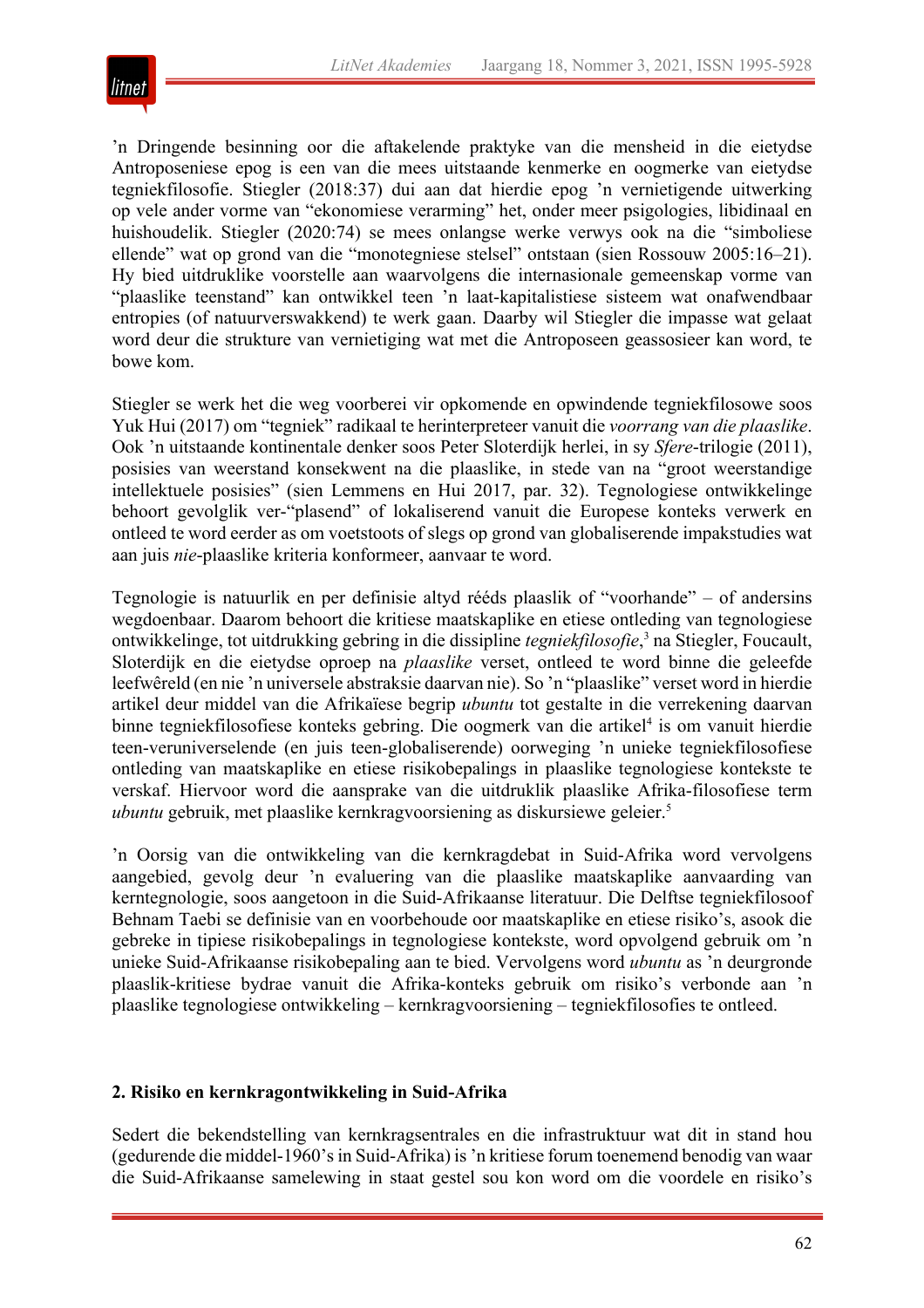

verbonde aan hierdie en soortgelyke tegnologiese ontwikkelinge te evalueer. Min het tot dusver van sodanige forum gerealiseer: Suid-Afrikaners blyk effektief uitgelewer te wees aan 'n tegnologiese ontwikkeling waarin hulle weinig inspraak het. Die konstante moontlikheid van reaktorsmelting en ander vorme van onklaarheidstellinge in kernkragsentrales staan in hierdie uitgelewerdheid sentraal. Die impak van sodanige onklaarheidstellinge in onder meer die kernrampe van Three Mile Island (28 Maart 1979), Tsjernobil (26 April 1986) en Fukushima Daiichi (11 Maart 2011) was enorm (hoewel toegegee kan word dat sodanige tragedies werklik min voorkom, gegewe die aantal operasionele kernkragsentrales wêreldwyd). Die paniek van plaaslike gemeenskappe in die omgewing van die Koeberg-kernkragsentrale (sien Isaacs 2020) nadat 'n aardbewing (6,2 op die Richterskaal) die suidelike Kaap op Saterdag 26 September 2020 getref het (gevolg deur 'n aantal kleiner skuddings), bevestig dat die vrese vir kernkragontwikkeling diep in die plaaslike kollektiewe psige gevestig is – en dat daar skynbaar weinig is wat Suid-Afrikaners self kan doen om hierdie risiko's af te weer en hulle vrese te besweer. Of hierdie vrese wel geregverdig is, hoort tot 'n breër diskoers, maar benadruk die belangrikheid van die heroorweging van hoe so 'n diskoers gevoer kan word. Dit is juis die enorme potensiaal van kernenergie vir 'n volhoubare omgewingsbestuur wat hierdie diskoers op die spits dryf. Suid-Afrika het 'n toonaangewende rol gespeel in die ontwikkeling van veel veiliger en goedkoper korrelbedreaktortegnologie (sien Kadak 2005:330–45) en die verwagting sou dus ook wees dat Suid-Afrika verder ook 'n kritiese stem in die internasionale debat sou laat hoor. Nietemin is die rol wat die plaaslike gemeenskap speel in die aanvaarding van hierdie tegnologie, ook van wesenlike belang vir die vooruitgang van die wetenskaplike diskoers, omdat dit bepalend is vir hoeveel steun hierdie tegnologie in die betrokke samelewing geniet.<sup>6</sup>

Naas die risiko verbonde aan reaktorsmelting staan omgewings- en ekonomiese risiko's ten opsigte van die impak van kernkragontwikkeling op die toerismebedryf sentraal in die oorwegend negatiewe persepsie van kerntegnologie in Suid-Afrika. Hierby voeg Nkosi en Dikgang (2018:11) die vervoer en verwydering van kernafvalstowwe as 'n konstante risiko (waarvan Suid-Afrikaners grootliks onbewus gehou word). Rennkamp en Bhuyan (2016:11) dui ook ander plaaslike risikofaktore aan, onder meer wisselvallige infrastruktuur en voortdurende stakings deur 'n vakbondgedrewe arbeidsmag. Hierdie risiko's het daartoe meegewerk dat die kernkragdiskoers met verwysing na risikobepaling in Suid-Afrika diep verpolitiseerd geraak het: Politici alleen neem die besluite, en selfs binne 'n demokratiese bestel bly die burgerlike samelewing self sonder inspraak.

Hierdie verpolitiseerde debat in Suid-Afrika is verdiep sedert dit in 2008 duidelik geword het dat die nasionale kragnetwerk besig is om in duie te stort. Suid-Afrika se enigste<sup>7</sup> operasionele en kommersiële kernkragsentrale, Koeberg naby Kaapstad, is in 1976 op sterkte van die niefossielafhanklike vermoë van kernkragontwikkeling as een van die primêre taakstellings van die destydse apartheidsregering opgerig. Later sou die laaste president van daardie regering, F.W. de Klerk, opmerk dat Koeberg "net nog 'n groot uitgawe was wat ons nooit sou onderneem het as dit nie vir die toenemende isolasie en konfrontasie met die internasionale gemeenskap was nie" (Marquard 2006:196). Kernkrag het tussen 1970 en 1998 ongeveer 4% tot die nasionale kragnetwerk bygedra. Die koste van hierdie uitset van (slegs) 4% was besonder hoog: Evkom/Eskom<sup>8</sup> het R31 miljard in die aanvanklike ontwikkeling belê, terwyl infrastruktuur ontwikkel en globale samewerking (ten duurste midde-in kernsanksies) gevestig moes word, veral met die oog op uraanverryking. Die algehele kapitaaluitleg vir die periode 1970–1998 was egter soveel as R302 miljard rand (Marquard 2006:196). Gedurende 'n fase van bestendiger ekonomiese groei, die opskorting van internasionale isolasie en gevolglik minder gedrewe elektrisiteitsvoorsieningsdoelwitte na 1994 het Eskom geen nuwe kragsentrales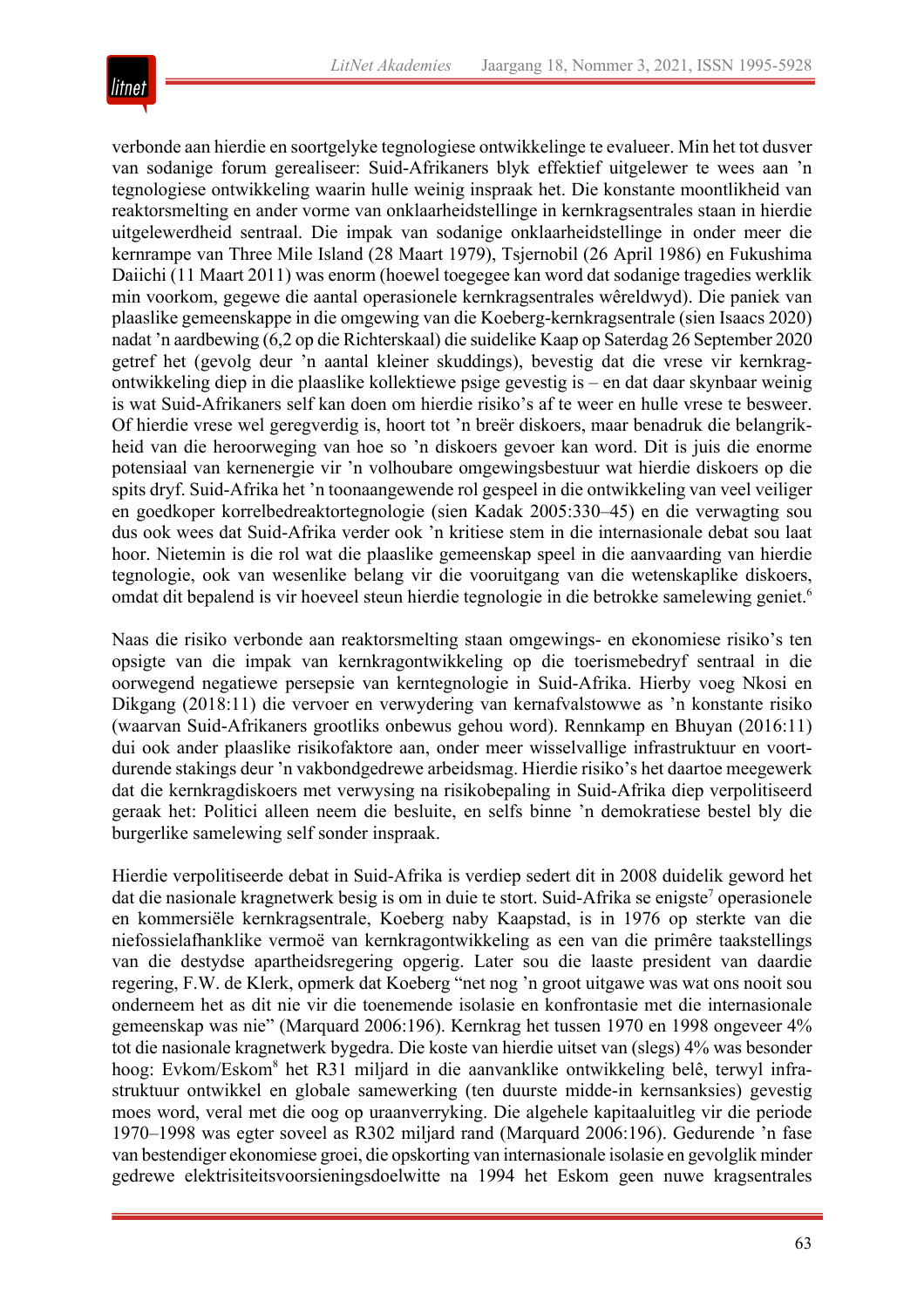

opgerig nie en talle bestaande sentrales gesluit of tydelik gesluit. Reeds in 1998 het Eskom egter aangedui dat die nasionale aanvraag die voorsiener se opwekkingsvermoë teen 2007 sou oortref. Ten spyte van hierdie duidelike waarskuwing het die ANC-regering onder die presidentskap van Thabo Mbeki (1999–2008) 'n moratorium op die oprigting van nuwe sentrales geplaas, aangesien die regering ondersoek wou doen na die haalbaarheid van onafhanklike kragvoorsiening ('n politieke oorweging waarvoor Mbeki later uitdruklik verskoning aangebied het; sien Hofstatter 2018:118).

In 2010 het Eskom 'n aantal persele (in kontraktuele samewerking met Russiese en Amerikaanse beleggers en verskaffers) vir die oprigting van nuwe kernkragsentrales geoormerk, in besonder by Bantamsklip, Duinefontein en Thyspunt. Laasgenoemde is uiteindelik na die afhandeling van omgewingsimpakstudies as voorkeurperseel aangewys. Wydgaande kritiek is deur nieregeringsorganisasies (Earthlife Africa en Koeberg Alert in die besonder) uitgespreek teen sowel Eskom se voorgenome kontraktering met buitelandse agente as die geldigheid van die betrokke impakstudies. Dit is opgevolg deur 'n reeks hofaansoeke wat 'n hoogtepunt bereik het in die uitspraak van die Wes-Kaapse afdeling van die Hooggeregshof op 26 April 2017: Die hof het bevind dat die regering se kernaanvraagtenders prosedureel onwettig was en het daarom die kontrakte met die Russiese en Amerikaanse belanghebbendes ongeldig verklaar. Die toenmalige minister van finansies, Pravin Gordhan, was 'n uitgesproke teenstander van hierdie kernkraginisiatiewe en is in Maart 2017 op 'n kontroversiële wyse vervang met Malusi Gigaba (Ensor 2017). Alhoewel Gordhan aanvanklik ten gunste van kernkragontwikkeling was, het hy later op grond van koste-oorwegings teen die inisiatief gemaan: Vir 'n nuwe kernkragsentrale sou naamlik ongeveer een triljoen rand begroot moes word. Ten spyte van hewige interne verdeling binne regeringskringe en tussen die regering en nieregeringsorganisasies het die Departement van Minerale Hulpbronne en Ontwikkeling (Department of Mineral Resources and Energy; sien Government of the Republic of South Africa 2020) in 2020 'n inligtingsadvies uitgereik met die oogmerk om teen 2030 naas Koeberg 'n tweede kommersiële kernkragsentrale in werking te stel.

Hierdie komplekse en spanningsvolle historiese ontwikkeling van kernkragvoorsiening in Suid-Afrika is tans gebed in die voortslepende ondersoek na staatskaping onder die presidentskap van Jacob Zuma (2009–2018). Sowel die interne verdeling binne regeringskringe (en tussen die regering en nieregeringsorganisasies) as die ondersoek na staatskaping beïnvloed besluitneming binne die energievoorsieningsektor en die politieke strukture wat die voortgaande kernkragonderhandelinge grootliks gaan bepaal. Die wesenlike inspraak van die burgerlike samelewing ten opsigte van die verhouding tussen risikobepaling, maatskaplike aanvaarding en etiese aanvaarbaarheid is en word steeds in hierdie dubbele-probleem-konteks deur die eensydige hantering daarvan deur die Suid-Afrikaanse regering verbygegaan.

#### **3. Risikobepaling, maatskaplike aanvaarding en etiese aanvaarbaarheid**

Die verhouding en onderskeid tussen maatskaplike aanvaarding en etiese aanvaarbaarheid moet duidelik aangetoon word. Die gerekende tegniekfilosoof Behnam Taebi (2017:1818) van TU Delft dui maatskaplike aanvaarding breedweg en korrek aan as "die feit dat 'n nuwe tegnologie deur 'n bepaalde gemeenskap aanvaar of verduur word" (my vertaling hier en elders). Maatskaplike-aanvaardingstudies, in kombinasie met navorsing in samelewings- of kollektiewe psigologie, het insgelyks die wesenlike oogmerk om vlakke of grade van risiko-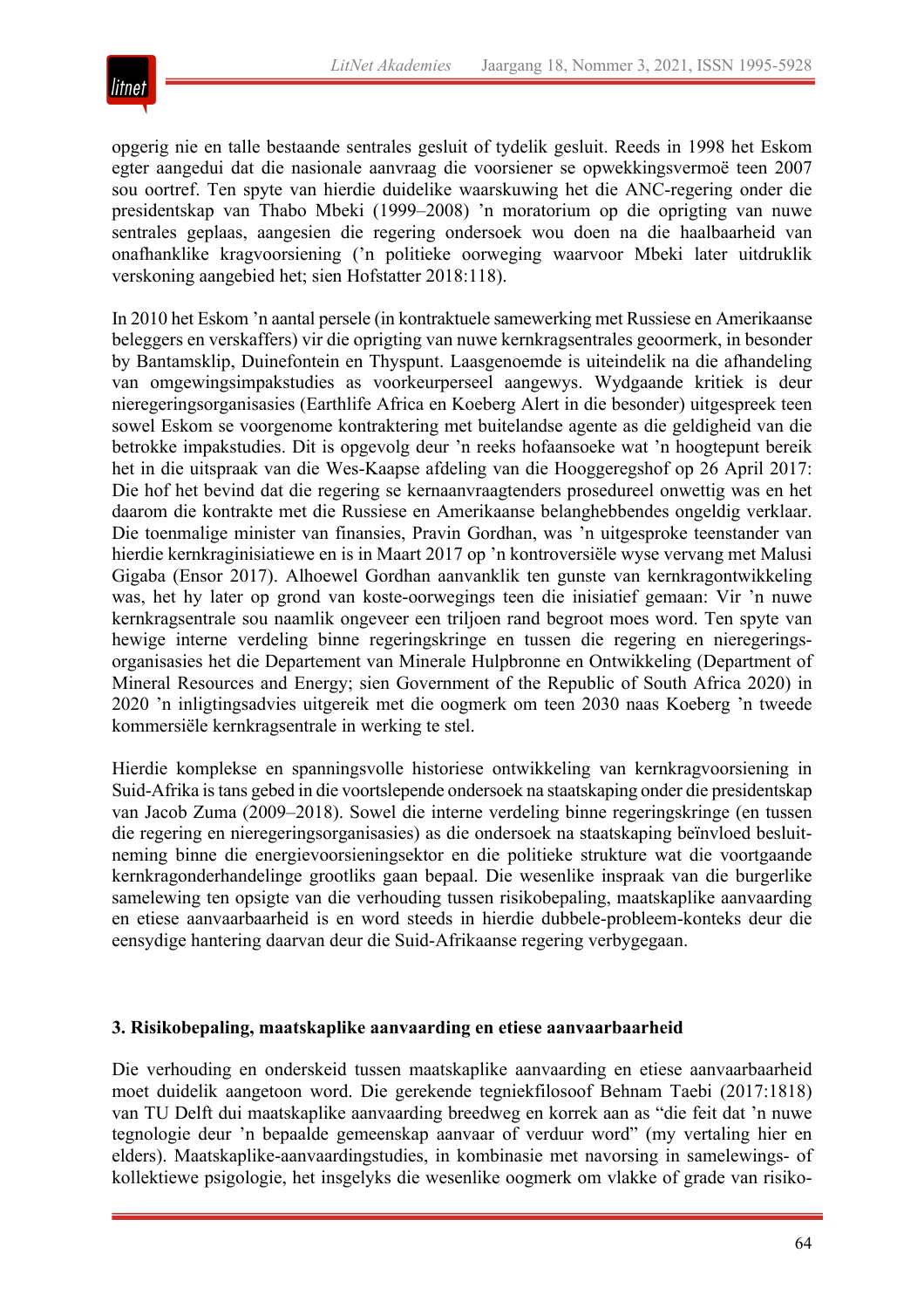

aanvaarding in *bepaalde* gemeenskappe te bepaal en te ontleed. Die plaaslike navorsingsuitsette van Struwig, Roberts, Ngungu en Gordon (2014), Rennkamp en Bhuyan (2016) en Nkosi en Dikgang (2018) voldoen metodologies en inhoudelik aan hierdie oogmerk. Hoewel hierdie (soort) studies op maatskaplike aanvaarding fokus, is die vervlegtheid daarvan met "etiese aanvaarbaarheid" skynbaar onafwendbaar. Taebi (2017:1818) definieer etiese aanvaarbaarheid (uitdruklik vanuit 'n tegniekfilosofiese perspektief) as die (sowel sistematiese as niesistematiese, of "spontane") "besinning in 'n bepaalde gemeenskap oor 'n nuwe tegnologie wat die morele gevolge van die inwerkingstelling daarvan met erns opneem". Die onderskeid tussen aanvaarding en aanvaarbaarheid gaan dus terug op die begrip *moreel*: Waar 'n tegnologiese aanbod of ontwikkeling op grond van verskeie ander oorwegings (byvoorbeeld demografies en ekonomies) aanvaar of verduur word, al dan nie, vestig die *aanvaarbaarheid* van die betrokke aanbod of ontwikkeling in die besinning daaroor en neem dit etiese kategorieë (waaronder geregtigheid) in hierdie besinning in ag. Taebi (2017:1818) tref tesame met ander Nederlandse tegniekfilosowe soos Nicole Huijts, Ilse Oosterlaken en Ibo van de Poel daarom 'n uitdruklike onderskeid tussen *aanvaarding* en *aanvaarbaarheid*, met inbegrip van die vervlegtheid daarvan. Daardie onderskeid word ook hier onder gehandhaaf.

Studies oor die maatskaplike aanvaarding van risiko's inherent aan kernkragtegnologie in Suid-Afrika is skaars. Nietemin is daar ná die regering se Thyspunt-inisiatief in 2010 en ruim voor die inligtingsadvies van 2020 'n aantal studies gepubliseer wat lig werp op die omvang van die aanvaarding al dan nie van sodanige risiko's. Die mees omvangryke hiervan was die deeglike studie van Struwig e.a. (2014), "Public perceptions of nuclear science in South Africa", waarin die ondersoekers beklemtoon het dat 'n buitengewoon lae persentasie (5,4%) van hulle respondente kernkragvoorsiening as 'n positiewe en konstruktiewe ontwikkeling aangedui het – terwyl 'n selfs laer persentasie (4,6%) hulleself as ingelig ten opsigte van die betrokke tegnologie beskou het. Rennkamp en Bhuyan (2016) kom in hulle "The social shaping of nuclear energy technology in South Africa" met 'n ander metodologiese ondersoek tot dieselfde gevolgtrekking. Deur vanuit 'n ontleding van die "sosiale formering" van die plaaslike diskoers oor kernkrag te vertrek, dui die twee ondersoekers aan dat die gebrek aan deursigtigheid, swak kommunikasie (waarskynlik bedoeld) en die waarneming, of ten minste vermoede, van knaende korrupsie binne die kernkragprogram (reeds vanaf die 1970's) tot uitdruklik negatiewe plaaslik-maatskaplike perspektiewe op kernkragvoorsiening lei.

Nkosi en Dikgang (2018) se "South African attitudes about nuclear power: The case of the nuclear energy expansion" fokus skerper op ekonomiese oorwegings wat die aanvaarding al dan nie van kerntegnologie beïnvloed. Die studie oorweeg kategorieë soos die "bereidwilligheid tot betaling" ("willingness to pay" of WTP) deur tersaaklike energieverbruikers en dui beduidende verskille aan in terme van ligging met betrekking tot die opwekkingsperseel: Respondente nader aan die voorgestelde sentrale was beduidend meer onwillig om die tegnologie te aanvaar, terwyl diegene wat verder weg geleë was, meer geneë daartoe was. Daarby speel sosio-ekonomiese verskille duidelik 'n deurslaggewende rol in die aanvaarding al dan nie van die betrokke tegnologie. Waar industriële en voorstedelike verbruikers dieper afhanklik is van stabiele kragvoorsiening en bereid is om die risiko's daaraan te aanvaar (ongeag hoe naby aan of hoe ver van die kragperseel hulle geleë is), plaas niestedelike en stedelik armer verbruikers eweneens sonder ruimtelike oorweging 'n laer premie daarop – en is hulle minder bereid tot risiko-aanvaarding. Hierdie drie en enkele ander soortgelyke studies oor die plaaslik-maatskaplike aanvaarding van die risiko's verbonde aan kernkragtegnologie vertrek vanuit daadwerklik verskillende metodologiese oorwegings – maar hulle sleutel-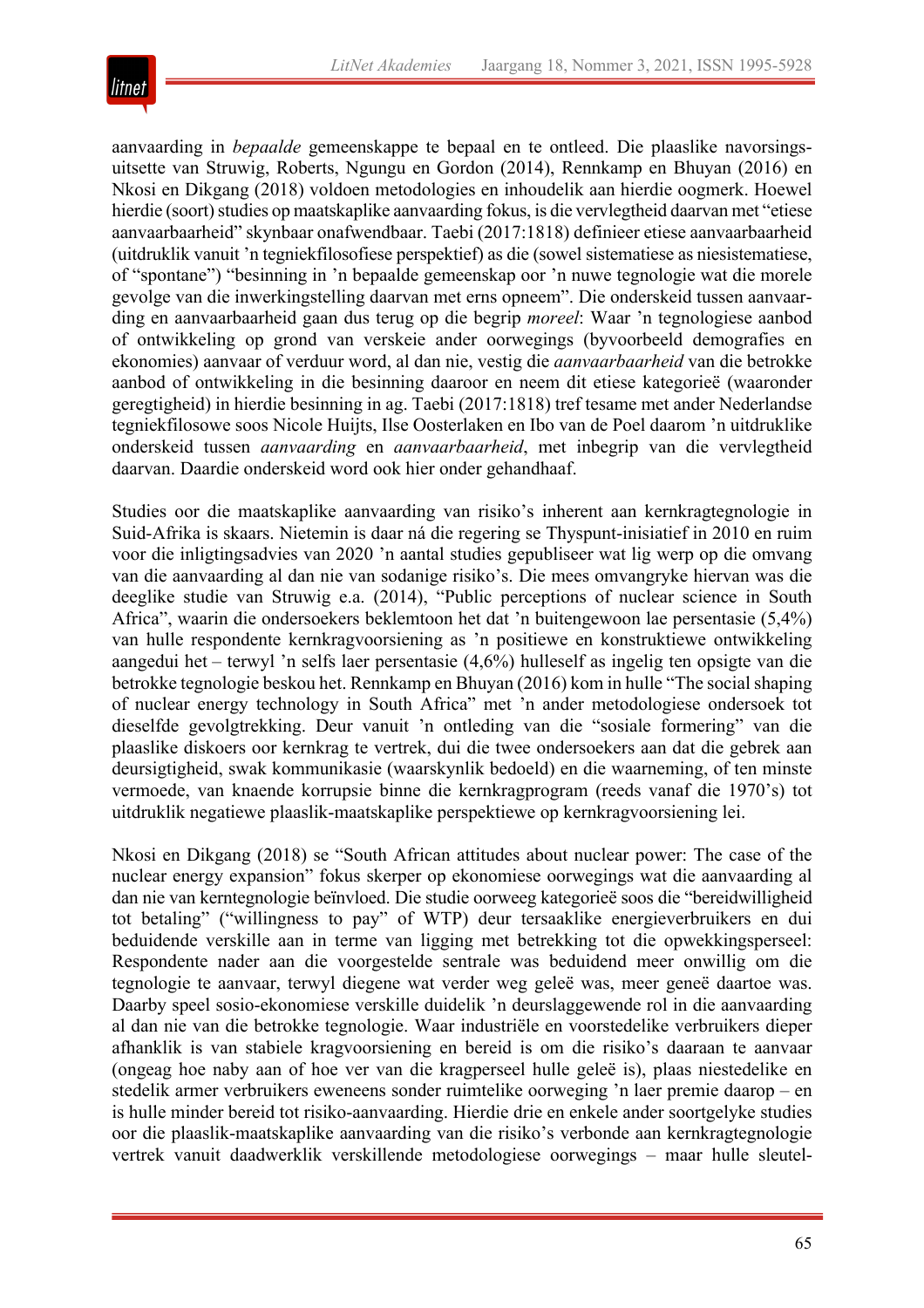

bevindinge ten opsigte van die oorweldigende negatiewe perspektiewe op kernkragvoorsiening, swak kommunikasie en gevolglik gebrekkige kennis daaroor kom gelykmatig ooreen.

Taebi (2017:1819) opper ses kritiese en inderdaad belangrike voorbehoude in sy tegniekfilosofiese besinning oor die aanspraak van die plaaslike konteks. Hierdie voorbehoude is duidelik ook van toepassing op die Suid-Afrikaanse situasie.

Eerstens is die maatskaplike aanvaarding al dan nie van tegnologiese ontwikkelinge wêreldwyd gebaseer op dikwels onvolledige en selfs vals inligting. Soos vermeld, kon slegs 4,6% van Struwig e.a. (2014:3) se respondente hulleself as "behoorlik ingelig" ("very knowledgeable") ten opsigte van kernkragvoorsiening beskryf, terwyl slegs 32,6% daarvan bewus was dat daar reeds 'n kommersiële kernkragsentrale in Suid-Afrika bedryf word (Struwig e.a. 2014:3).

Tweedens hang Taebi (2017:1820) se kommer saam met die "heterogeniteit van die plaaslike" – presies wie en wat is die publiek in verskillende kontekste wat hierdie tegnologie aanvaar of nie aanvaar nie? Hierdie voorbehoud is duidelik ook van toepassing op die uitermate uiteenlopende Suid-Afrikaanse samelewing, soos weerspieël in Nkosi en Dikgang (2018) se bevindinge ten opsigte van die belang van sowel ruimtelike situering as sosio-ekonomiese verskille tussen plaaslike verbruikers.

Taebi (2017:1819) se derde voorbehoud oor maatskaplike aanvaarding begin reeds na die morele inhoude van etiese aanvaarbaarheid oorbeweeg. Dit is by implikasie die Rawlsiaanse vraag na die "verspreiding van geregtigheid", met besondere verwysing na impak op die omgewing. Wie baat by die uitbuiting en manipulasie van die landskap en wie dra die (nie alleen finansiële nie) koste daaraan verbonde (onder meer in gesondheidsblootstelling, estetiese verwoesting en grondonteiening sonder keuse of inspraak)? Thyspunt, die vermelde voorkeurperseel in die huidige kernkraginisiatief, is byvoorbeeld besonder naby aan Jeffreysbaai geleë, 'n uitsoek-toeristebestemming onder branderryers wêreldwyd. Nkosi en Dikgang (2018:11) dui aan dat die beoogde oprigting van 'n kernkragsentrale by Thyspunt die golwestruktuur by Jeffreysbaai dramaties sal beïnvloed en hierdie gemeenskap, wat sterk op brandertoerisme aangewese is, waarskynlik op die lang duur sal vernietig. Juis met inagname van sodanige langtermyngevolge opper Taebi (2017:1819) die komplekse vraag na "intergenerasie"-gevolge (wat juis binne Afrika-filosofiese konteks deurslaggewend belangrik is, soos hier onder aangedui sal word). Wat is die gevolge van die oprigting van kernkragsentrales vir toekomstige geslagte? En wie gaan uiteindelik vir die vergrype van die huidige geslag betaal?

Taebi (2017:1820) fokus vierdens volledig op etiese aanvaarbaarheid: Hy betoog naamlik dat riskante tegnologieë dikwels aanvaar word hoewel dit moreel aanvegbaar mag wees. Die voortgaande ondersoek van die Zondo-kommissie<sup>9</sup> ten opsigte van staatskaping het reeds op grond van voorleggings deur nieregeringsorganisasies (onder meer SAFCEI – South African Faith Communities' Environmental Institute – en Earthlife Africa) bevind dat Eskom se kernkragonderhandelinge die afgelope dekade korrup en onwettig is. Daarby het die hoëprofielverslag van die Carnegie Endowment for International Peace (sien Weiss en Rumer 2019) met teenspraakvrye presisie aangedui hoe Rusland bande met die korrupte Zuma-presidensie gesmee het om 'n kernprogram te ontwikkel wat Rusland ook elders in Afrika sou baat. Volgens Weiss en Rumer (2019:2) was dit net Suid-Afrika se "merkwaardig robuuste stelsel van institusionele wigte en teenwigte", insluitende die Zondo-kommissie, wat tot die nietigverklaring van die onlangse kernkragooreenkomste gelei het. Die voorlopige bevindinge van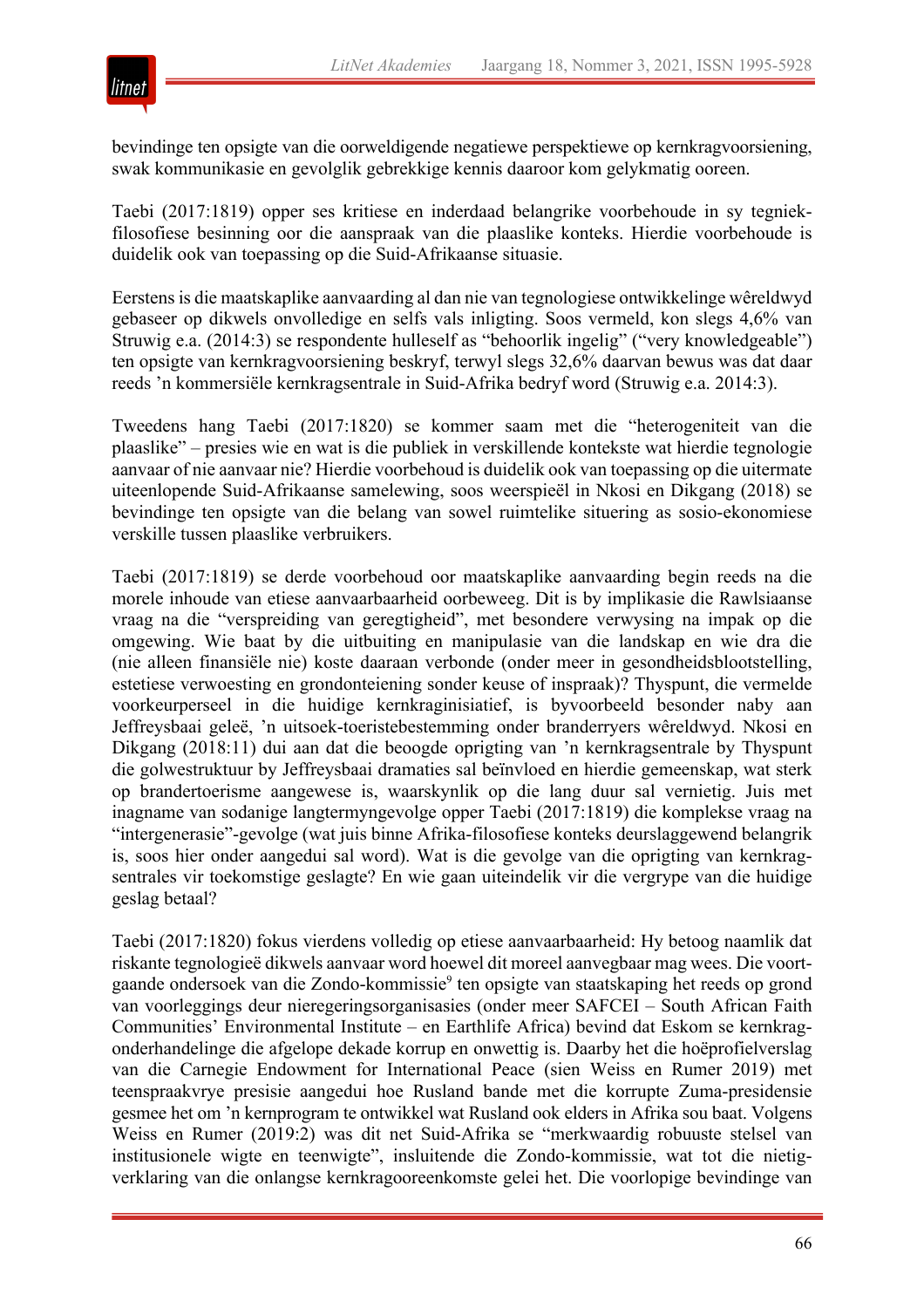

die Zondo-kommissie alleen dui op 'n diepgesetelde morele problematiek rakende Suid-Afrika se voorgestelde kernprogram en dui trouens op onoorbrugbare morele probleme vir die afsienbare toekoms.

Hierdie morele problematiek sluit aan by Taebi (2017:1820) se vyfde voorbehoud, naamlik dat wanneer op 'n morele teenstrydigheid in maatskaplike-aanvaardingstudies gewys word, daar dikwels toevlug geneem word na pogings om dit met verwysing na "prosedurele probleme" te verantwoord. Met ander woorde, die "prosedure" moet die blaam vir die morele problematiek dra – terwyl prosedures immers nie moreel aanspreeklik gehou kan word nie, maar slegs die opstellers daarvan. Die "prosedure" word dan bolangs gewysig om die morele probleem te omseil en geen verdere morele afwysing word dan as verder vatbaar vir die aanvaarbaarheid van die betrokke inisiatief geag nie.

Taebi (2017:1820) se sesde en laaste voorbehoud is gerig op internasionale risiko's opgesluit in die aanvaarding van 'n bepaalde tegnologiese ontwikkeling in 'n bepaalde gemeenskap; met ander woorde, dat die aanvaarding van 'n tegnologiese ontwikkeling in een gemeenskap verreikende gevolge vir die res of ten minste vir 'n ander deel van die wêreld mag inhou. Ook hierdie voorbehoud is van toepassing in die Suid-Afrikaanse konteks. Die uitsluitende beïnvloedingspraktyke van moondhede soos Rusland en China binne die Suid-Afrikaanse kernkragkonteks het nie alleen prosesse wat met openbare deelname binne Suid-Afrika geassosieer kan word, drasties ondermyn nie, maar tot 'n algemene streeksdestabilisering gelei wat buurlande soos Zimbabwe en Mosambiek, wat ook deur die Suid-Afrikaanse kragnetwerk gediens word, negatief raak.

Elkeen van Taebi se ses tegniekfilosofiese voorbehoude is geskryf asof vir 'n draaiboek vir die Suid-Afrikaanse kernkonteks: inligtingsgebreke, verskeidenheid of heterogeniteit binne die plaaslike, die "verspreiding van geregtigheid" ten opsigte van omgewingsimpak, die aanvaarding van riskante en moreel aanvegbare tegnologieë, die beroep op "prosedurele" probleme ten einde morele uitdagings te omseil, en internasionale risiko's vanuit plaaslike aanvaarding of besluitneming. Maatskaplike aanvaarding word plaaslik deur teenspraakvrye en hardnekkige etiese vrae vanuit die historiese en politieke ontwikkeling van die kernprogram, geknel.10 Die vraag is of hierdie voorbehoude binne die plaaslike kernkonteks met oorspronklikheid heraangespreek kan word. Indien wel, sou so 'n heraanspreke na Foucault en Stiegler se aandrang (per inleiding), plaaslik moes wees. Die verhouding tussen ubuntu en etiese verantwoording binne tegnologiese risikokontekste open so 'n plaaslike deur.

#### **4. Ubuntu en etiese verantwoording binne tegnologiese risikokontekste**

#### *4.1 Ubuntu as lewensoriëntasie en filosofiese stelsel*

Ubuntu lê as lewensoriëntasie en filosofiese teorie ten grondslag van die etiese raamwerke van die meerderheid inheemse (Bantu-11) gemeenskappe in suidelike en die groter sub-Sahara-Afrika (Metz 2007:321). Opmerklik is 'n drastiese vaartversnelling in Afrika-filosofie op grond van die voortgaande ontwikkeling en nuansering van die begrip *ubuntu* sedert die 1980's (vir 'n literatuuroorsig, sien Ewuoso en Hall 2019:93–103): Dit sou deels as gevolg van die retoriese gebruik daarvan in die laaste dekades van die 20ste eeu deur hoogs invloedryke openbare figure soos voormalige president Nelson Mandela en aartsbiskop Desmond Tutu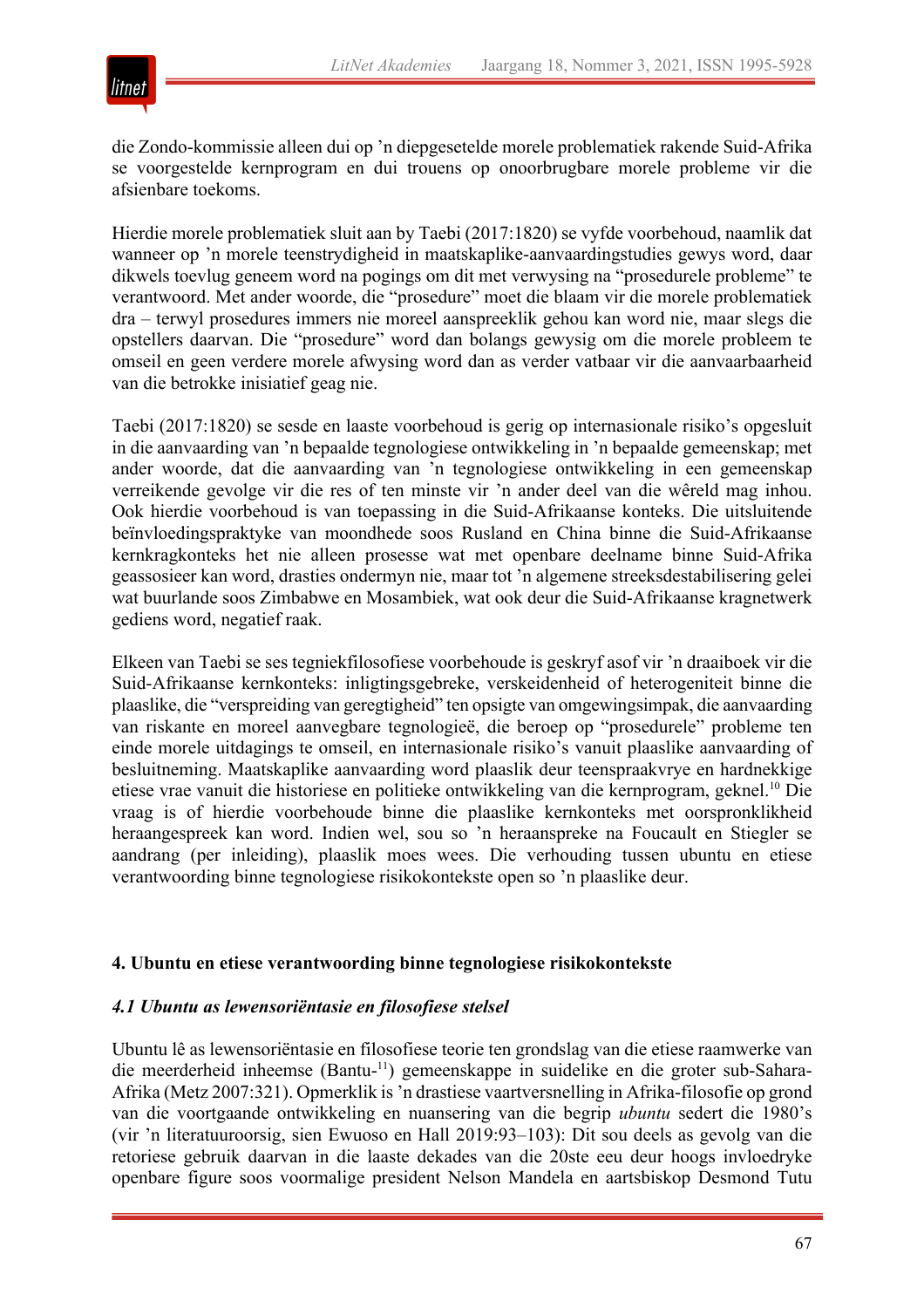

beskryf kon word, maar meer deurslaggewend omdat die begrip toenemend verfyn is in die filosofiese deeldissipline Afrika-filosofie self. Gegewe die eeue oue herkoms van ubuntu as 'n filosofies-etiese stellinginname, is die sistematiese navorsingsverkenning en verruiming van die oriëntasie sedert die 1980's dus nog betreklik jonk. Mogobe Ramose, wat as die sleutelfiguur in die eerstegeslag- moderne ubuntunavorsing geag kan word, het 'n unieke ontologiese benadering tot die begrip gehandhaaf. Ubuntu is volgens Ramose (2003:380) ten diepste 'n ontologiese begrip, met die voorvoegsel *ubu*- en die stam -*ntu* wat beide sterk bindinge met die opvatting van syn verteenwoordig. Ramose (2003:380) verfyn hierdie dubbele ontologiese lading in *ubu*-*ntu* deur te betoog dat die voorvoegsel *ubu*- na 'n algemene opvatting van syn verwys wat gerig is op die voortgaande ontvouing van syn ("word"), terwyl -*ntu* dui op ontvoude of gerealiseerde syn ("is"). Die ontologiese skakeling tussen die twee ontologiese momente bemoontlik 'n medebegronding van die eenheid en heelheid van die subjek, gemeenskap en omgewing. Op grond van hierdie tweedelige ontologiese posisie is dit byvoorbeeld onmoontlik om die subjek in streng verindividualiseerde, die gemeenskap bloot in filosofies-geabstraheerde en die omgewing in onderwerpende instrumentele terme te oordink: Subjek, gemeenskap en omgewing hang in die oorgang van wordende syn na gerealiseerde syn onteenseglik saam. In daardie sin geld die stelling: "Ek is, daarom is ons" (Ramose 1999:49).

Ubuntu is stilisties en kommunikatief betreklik soortgenootlik tot ander oriëntasies in Afrikafilosofie omdat elkeen van hierdie oriëntasies op bepaalde wesenlike uitgangspunte (soos die tweedelige ontologie in *ubu*-*ntu*) berus. Hierdie uitgangspunte is opgeneem in en oorgedra deur wysheidspreuke en ander mondelinge tradisies. Ubuntu moet juis op grond van die unieke stilistiese aard en kommunikatiewe vermoë daarvan onderskei word van Westerse filosofiese stelsels wat reeds sedert die pre-Sokratici op skriftelike oordrag aangewese was. Die komplekse geskiedenisse van die kolonialisering en gedwonge verplasings van ubuntupraktiserende gemeenskappe het egter tot 'n versteuring in hierdie tradisionele oordragvorm gelei. Die poëtiese verfyndheid van die voorkoloniale wysheidspreuke is toenemend minder verfynd in enkelvoudige stellings of matrikse (wat makliker mondeling oorgedra kon word) opgeneem. Een voorbeeld van 'n ubuntumatriks is juis bogenoemde "Ek is, daarom is ons" (Ramose 1999:49) wat Ramose in teenstelling met die Cartesiaanse "Ek dink, daarom is ek" bring. Hoewel die matriks nie onakkuraat is nie, gaan die genuanseerdheid van die oorspronklike poëtiese spreuk verlore in die poging om die wesenlike daaraan enkelvoudig in die matriks byeen te bring. Trouens, sodanige matrikse is reduksionisties omdat samehangende dele van die oorspronklike spreuk met die matrikskondensering in die slag bly. "Ek is, daarom is ons" sluit die oorspronklike spreuk in die verfynde tweedelige ontologie van *ubu-ntu* in, op grond waarvan nie net die samehang tussen subjek en gemeenskap beklemtoon word nie, maar onder meer ook die klem op die eenheid en heelheid van gemeenskap en omgewing, konsensus in besluitneming en die voorrang van die beskerming en behoud van alle lewe bo materiële welvaart. So geldig as wat die matriks "Ek is, daarom is ons" is om een faset van ubuntu te ondervang, is die oriëntasie veel meer wydgaande. Die mees problematiese gevolg van postkoloniale matriksvorming in Afrika-filosofie was egter dat filosofiese stelsels soos ubuntu toenemend as vaag en filosofies bedenklik geag is.

Die tweedegeslag-ubuntunavorsing (eietyds) se wesenlike oogmerk is juis om hierdie veronderstelde vaagheid in en arbitrêre kwaliteit van *ubuntu* teen te gaan. 'n Beduidende aantal ubuntunavorsers het hulle daarom op die daarstelling van 'n normatiewe etiese raamwerk vir hierdie filosofiese stelsel begin rig. Thaddeus Metz (2007:321–41), 'n prominente navorser vanuit hierdie eietydse nis, identifiseer gevolglik 'n aantal begrondingsoordele in die wyer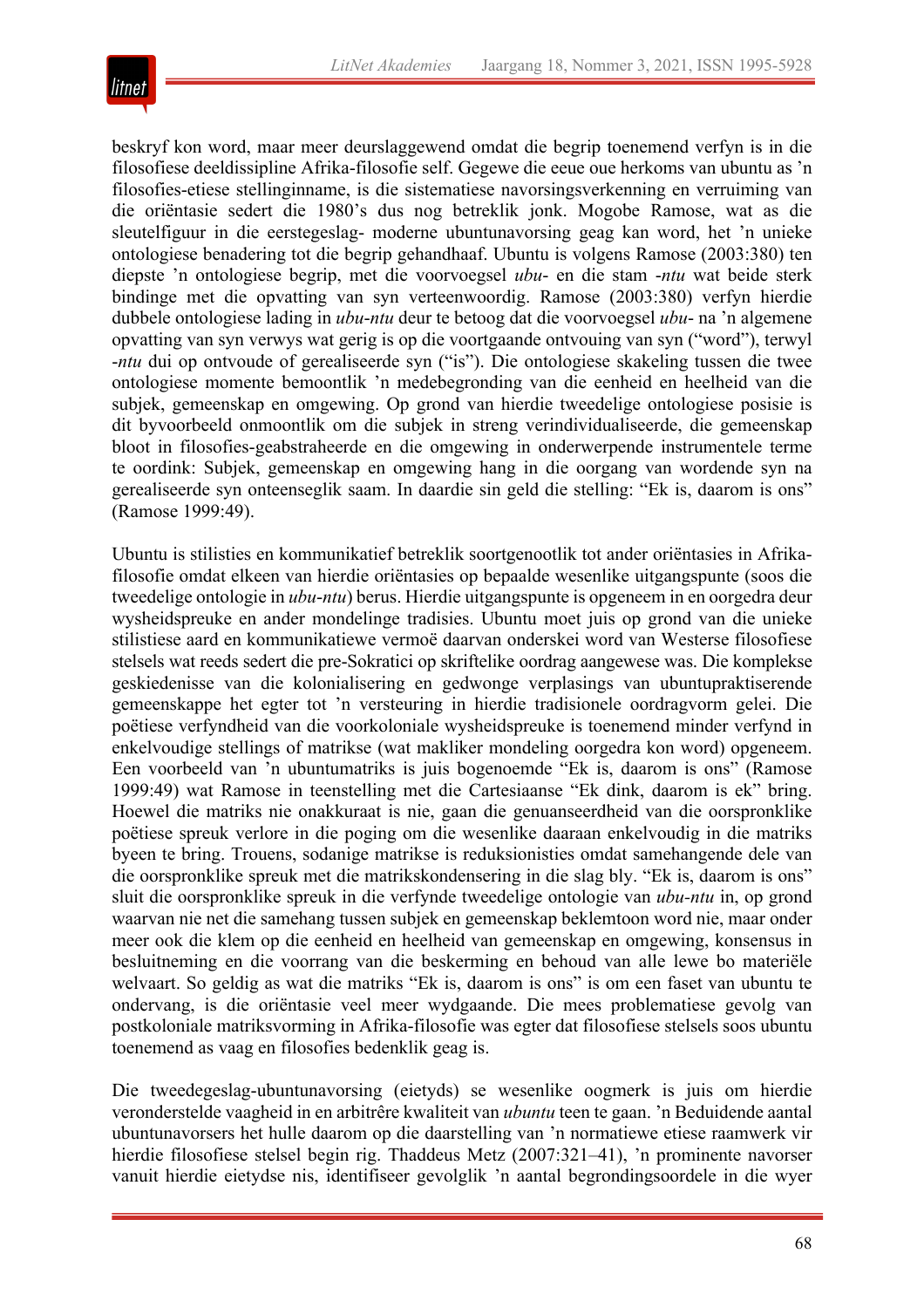

ubuntufilosofie om 'n standhoudende definisie van die stelsel te kan aanbied wat aan die eise en aansprake van hierdie oordele kan voldoen. Hy kom tot die gevolgtrekking (Metz 2007:340) dat die mees verantwoorde normatiewe teorie van ubuntu die volgende oorweging uitdruklik behoort in te sluit: *"*[Ubuntu is (gerig op)] die bevordering van harmonie en die vermindering van verskille, in soverre harmonie te make het met identiteit en solidariteit." Hiermee het Metz 'n geldige en werkbare definisie van *ubuntu* voorsien wat ook as vertrekpunt kan dien in die identifisering en toepassing van die etiese implikasies van die teorie.

Die tweedegeslag-ubuntunavorsing word ook gekenmerk deur 'n veel meer kritiese (en selfkritiese) ingesteldheid teenoor die rol wat ubuntu in die Suid Afrikaanse samelewing kan en behoort te speel. Leonhard Praeg (2014:128) het onlangs 'n betekenisvolle en bevraagtekenende blik gewerp op die historiese en epistemiese beperkinge wat die ubuntudiskoers vorm. Hy kenmerk ubuntu-aansprake as "perlokusionêr" (Praeg 2014:113), wat die politieke oorsake en gevolge van die uitsprake benadruk, eerder as "lokasionêr", wat slegs poog om die uitsprake binne 'n bepaalde konteks te beskryf. Ubuntu bied hiervolgens dus 'n etiese en "perlokusionêre" oriëntasiepunt in die vraag na *watter* etiese aansprake na vore tree in die oorweging van 'n tegniekfilosofiese risikobepaling met betrekking tot maatskaplike aanvaarding en etiese aanvaarbaarheid in plaaslike kernkragvoorsiening.

# *4.2 Maatskaplike waardestelling vanuit ubuntu*

Die eerste en mees direkte etiese aanspraak van ubuntu in tegniekfilosofiese risikobepalings is dat handelinge en inisiatiewe vanuit 'n bepaalde gemeenskap eties verantwoord kan word slegs wanneer dit tot voordeel van die hele gemeenskap strek. Die Afrika-filosoof John Mbiti (in Pellegrini-Masini, Corvino en Löfquist 2020:260) kenmerk ubuntu gevolglik in terme van 'n uitdruklike maatskaplike waardestelling: Ubuntu "ondersteun 'n maatskaplike holisme waar die aansprake van individue getemper word in die belang van die groep". 'n Handeling of inisiatief wat oor ubuntu beskik, bevorder (in samehang met Metz se definisie) harmonie en welsyn in 'n bepaalde gemeenskap. Die waardes in 'n bepaalde gemeenskap moet dus wesenlik na die ubuntu-kernwaardes van harmonie en welsynskepping (nie wel*vaart*skepping nie) herlei kan word. Indien die risikobepalende vraag na die maatskaplike aanvaarding en etiese aanvaarbaarheid van kernkragvoorsiening in gemeenskappe geopper sou word wat deur ubuntu gerig word, is dit duidelik dat die antwoord op die vraag of hierdie risiko's eties aanvaarbaar is, volstrek "nee" sal wees.

'n Bykomende element in hierdie interskakelende en kommunale wêreldbeeld is dat besluite finaal geneem kan word eers wanneer konsensus oor die wesenlike inhoud daarvan bereik is – en nie bloot wanneer die meerderheid die voorgestelde besluit steun nie. Ubuntu gee nie voor om verskille afdoenbaar op te los of die werklikheid van meningsverskil te onderspeel nie, maar om 'n minimum konsensus na te streef. Waar byvoorbeeld 74% van die respondente in Nkosi en Dikgang (2018:15) se ondersoek die voorstel van 'n tweede nasionale kragsentrale ten minste voorwaardelik ondersteun het, is konsensus by verre uitstaande. Vanuit 'n ubuntuoriëntasie is bloot die feit dat die voorgestelde oprigting van hierdie strukture soveel wrywing en disharmonie in die gemeenskap veroorsaak, genoegsame rede om dit af te wys. Die normatiewe raamwerk van ubuntu, soos deur Metz gedefinieer, maak nie voorsiening vir die etiese verantwoording van 'n inisiatief wat die solidariteit binne 'n bepaalde gemeenskap sodanig ondermyn dat konsensusstigting voorlopig nie moontlik is nie. Konsensusstigting behoort éérs bevorder te word en wel langs die onbevooroordeelde, feitegebaseerde onderrig van individue. Die enigste wyse waarop konsensus oor kernkragvoorsiening in 'n ubuntugedrewe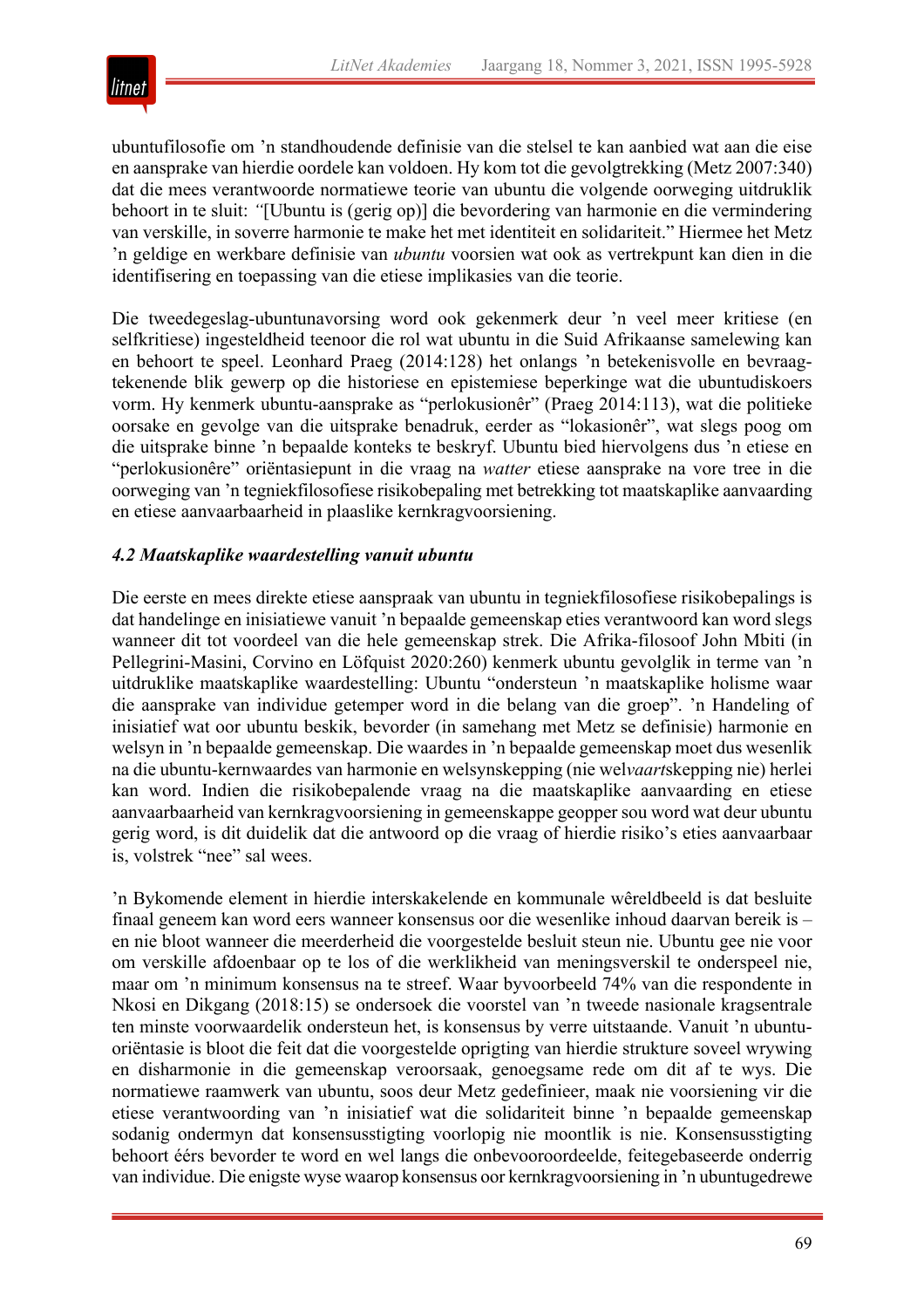

gemeenskap bereik sou kon word, sou wees wanneer betroubare en verifieerbare inligting verskaf is op grond waarvan die gevolge, risiko's en voordele van kernkragvoorsiening helder en duidelik deur sowel individue as die gemeenskap as 'n kollektief verreken kan word. Soveel as 40% van respondente in Struwig e.a. (2019) se ondersoek het aangedui dat hulle nie net swak ingelig is oor sowel die risiko's as die voordele van kernkragvoorsiening nie, maar dat hulle dit eenvoudig nie verstaan nie. Solank as wat deursigtige kommunikasie en die onbevooroordeelde beskikbaarstelling van inligting uitstaande is, sal sodanige 40% selfs nie in 'n minimumkonsensus ingesluit kon word nie. Die aanwysing vanuit ubuntu is duidelik: Die maatskaplike aanvaarding van kernkragvoorsiening hang ten diepste met die verspreiding van inligting daaromtrent saam. Wanneer inligting opsetlik weerhou of wanvoorstellinge opsetlik plaasvind, of wanneer pedanties namens gemeenskappe besluit word met weerhouding van die redes vir besluite, sal daardie gemeenskappe 'n tegnologiese ontwikkeling soos kernkragvoorsiening nié aanvaar nie.

Ubuntu is nie slegs op konsensus binne die bepaalde gemeenskap gerig nie, maar ook tussen gemeenskappe onderling. In sowel maatskaplike-aanvaardingstudies as ubuntunavorsing kom die vraag na *watter* gemeenskappe deur 'n tegnologiese ontwikkeling soos kernkragvoorsiening geraak word na vore. Vanuit die tegniekfilosofiese konteks benadruk Taebi (2017:1818) dat openbare menings oor 'n tegnologiese ontwikkeling kan verskil op grond van die "onbillike en selfs onregmatige verspreiding van risiko's en voordele tussen 'n plaaslike gemeenskap (wat blootgestel word aan meerdere risiko's) en gemeenskappe in 'n groter streek of selfs hele bevolking (wat oorwegend slegs die voordele van die ontwikkeling geniet)". Hoe hierdie gemeenskappe onderskei en aangedui word, hoe aangedui word *watter* gemeenskappe meer direk nadelig beïnvloed word deur kernkragvoorsiening en of swaarder klem op die mening van juis sodanige gemeenskappe geplaas behoort te word, val binne die oogmerkstelling van ubuntu.

Hoewel die opvatting van *gemeenskap* in ubuntu betreklik soepel en in rigiede terme selfs ongedefinieerd is, word gemeenskap in ubuntu met "tuiste" geassosieer, waarin opvattinge rondom onder meer identiteit, herkoms, familie, bestaande verhoudinge en ruimtelikheid diep gebed is (Metz 2007:341). Gemeenskap is na ubuntu dus soveel 'n plek as 'n identiteit. Wanneer die "plek" versteur word, word mense ten diepste versteur – en wanneer een gemeenskap versteur word, hou dit gevolge vir ander gemeenskappe in. Werkloosheid binne een gemeenskap hou daarom gevolge vir ander en volgende gemeenskappe in. 'n Verlies van 75 000 werksgeleenthede word reeds op grond van die oprigting van 'n tweede, derde en vierde kernkragsentrale in die vooruitsig gestel. Hierdie ondersoeksbevinding deur die Energy Research Centre aan die Universiteit van Kaapstad in 2018 (sien Fig 2018:318), gebaseer op beide die astronomiese koste van die oprigting van kernkragsentrales en die feit dat beleggings in ander skoon-energie-projekte daarmee opgeskort word, dui daarop dat nie net die gemeenskappe in die nabye ligging van die voorgestelde kernkragsentrale nie, maar 'n veelheid van gemeenskappe blootgestel word. Die indruk wat ubuntu wil laat, is dat nie net een gemeenskap blootgestel is of ly nie, maar meerdere gemeenskappe – per matriks: "Ek is, daarom is ons."

Hierby moet ubuntu se verstaan van *arbeid* gevoeg word (Metz 2007:325). Dit is na maatskaplike waardestelling vanuit ubuntu *pro tanto* immoreel om welvaart vir enkelinge op grond van die arbeid en opofferinge van die meerderheid te skep. Die indruk dat die voorgestelde kernkragsentrale slegs enkele bedenklike politici en opportunistiese kernmagnate materieel bevoordeel terwyl 'n veelheid van gemeenskappe die arbeid daarvoor moet verskaf – en die risiko's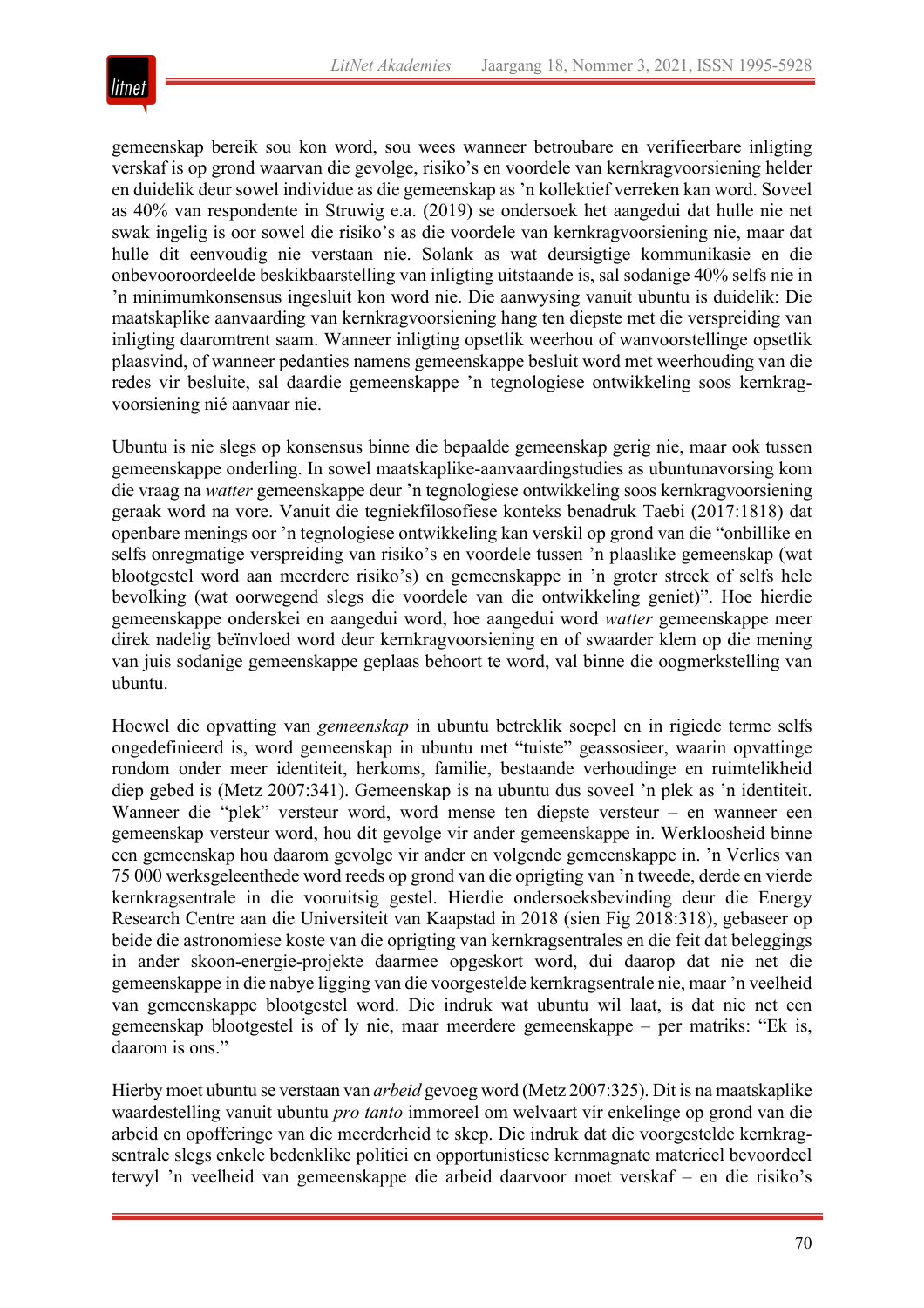

daarvoor moet dra – is nie met ubuntu-waardegewing te versoen nie. Arbeid moet primêr die ontwikkeling van die gemeenskap dien en nie hoofsaaklik individuele (of korporatiewe) welvaart skep nie. Volgens ubuntu moet welvaart deur samewerking geskep word en nie op 'n kompeterende en uitsluitende basis nie.

Die voorgestelde uitbreiding van Suid-Afrika se kernkragprogram is onder die huidige omstandighede en binne die huidige formaat duidelik nie te versoen met maatskaplike waardestelling vanuit 'n ubuntu-perspektief nie. Die swak verspreiding van inligting, die feit dat 'n veelheid van gemeenskappe deur hierdie tegnologiese ontwikkeling geraak word en dat die vorm van welvaartskepping vanuit hierdie program duidelik korporatief van aard is, skep die indruk van risiko's wat (volgens ubuntu) plaaslik nie maatskaplik aanvaar kan word of eties aanvaarbaar is nie. Indien (1) gemeenskappe onbevooroordeeld in 'n grondige verstaan van die risiko's en voordele aan die betrokke tegnologiese ontwikkeling opgevoed sou word; (2) die indruk van die algemene en algehele versteuring van 'n veelheid van gemeenskappe aangespreek kan word; en (3) uitdruklik aangedui kan word dat die program nie bloot individuele en korporatiewe welvaartskepping dien nie, maar tot gemeenskapsontwikkeling sou bydra, sou die risiko's verbonde aan hierdie tegnologiese ontwikkeling geïnterpreteer kon word as nie noodwendig in stryd met ubuntu nie.

#### *4.3 Onreg vanuit ubuntu se perspektiewe op toekomstige geslagte en die aarde*

Naas maatskaplike waardestelling vanuit 'n ubuntu-perspektief behoort hierdie plaaslike tradisie se tweedelige ontologiese struktuur binne die risikokonteks van kernkragvoorsiening verreken te word, naamlik dat die werklikheid sowel "is" as "word". Hierdie ontologiese samehang lei onder meer tot die verstaan van 'n spontane wisselwerking tussen geslagte, of generasies, met uitdruklik etiese gevolge: Individue word naamlik moreel aanspreeklik gehou vir hulle optrede met verwysing na die belange van beide die *lewende dooies* (voorgeslagte) en die *ongeborenes* (toekomstige geslagte). 'n Mens handel volgens ubuntu dus in belang van hulle wat vóór die handelende subjek was en ter wille van hulle wat ná die handelende subjek kom. Gemeenskapsbesit sluit insgelyks die besittings van vorige geslagte in en word vir komende geslagte bewaar. Die persoonlike gestalte of "persoonheid" van die individu staan in die verlengstuk van vergange individue en in voorbereiding van toekomstige individue. Die kritieke ubuntuvraag is dus wat die verhouding is tussen dit wat aan die handelende subjek toevertrou is en dit wat daardie subjek nalaat.

In ontologiese terme word *ubu*- as algemene, wordende syn wat in die konkrete, gerealiseerde syn van -*ntu* ontvou, verleng – om alle ander generasies in te sluit, histories en toekomstig. Ramose (2002:5) verwys na hierdie intergenerasie-perspektief vanuit ubuntu as "ontotriadies": Dit sluit die lewendes, die lewende nielewendes en die nog-nie-lewendes in. Die lewensdringende krag wat hierdie ontotriadiese ontvouing van syn bemoontlik, is *umuntu*, of "dit wat kan". *Umuntu* is altyd reeds gerealiseerd en aanwesig (Ogbonnaya 2014:115) en bemoontlik die verskyning van *homo loquens* ("sprekende mens") as terselfdertyd *homo sapiens* ("kennende mens"). Umuntu bemoontlik spraak en denke en daarom die kollektiewe funksies van spraak en denke soos vergestalt in godsdiens, politiek en die objektiewe reg. "Dit wat kan" is syn wat oor die vermoë beskik om in die teenswoordige in die wêreld te handel. In die ontologiese dinamika tussen ubuntu en umuntu ontstaan 'n gedeelde identiteitsverhouding tussen die bestaande gemeenskap en die toekomstige gemeenskap. Tog moet hierdie gedeelde identiteit tussen die teenswoordige geslag en toekomstige geslagte onderskei word in terme van die vermoë van die teenswoordige geslag om ten goede te verander en self ten goede verandering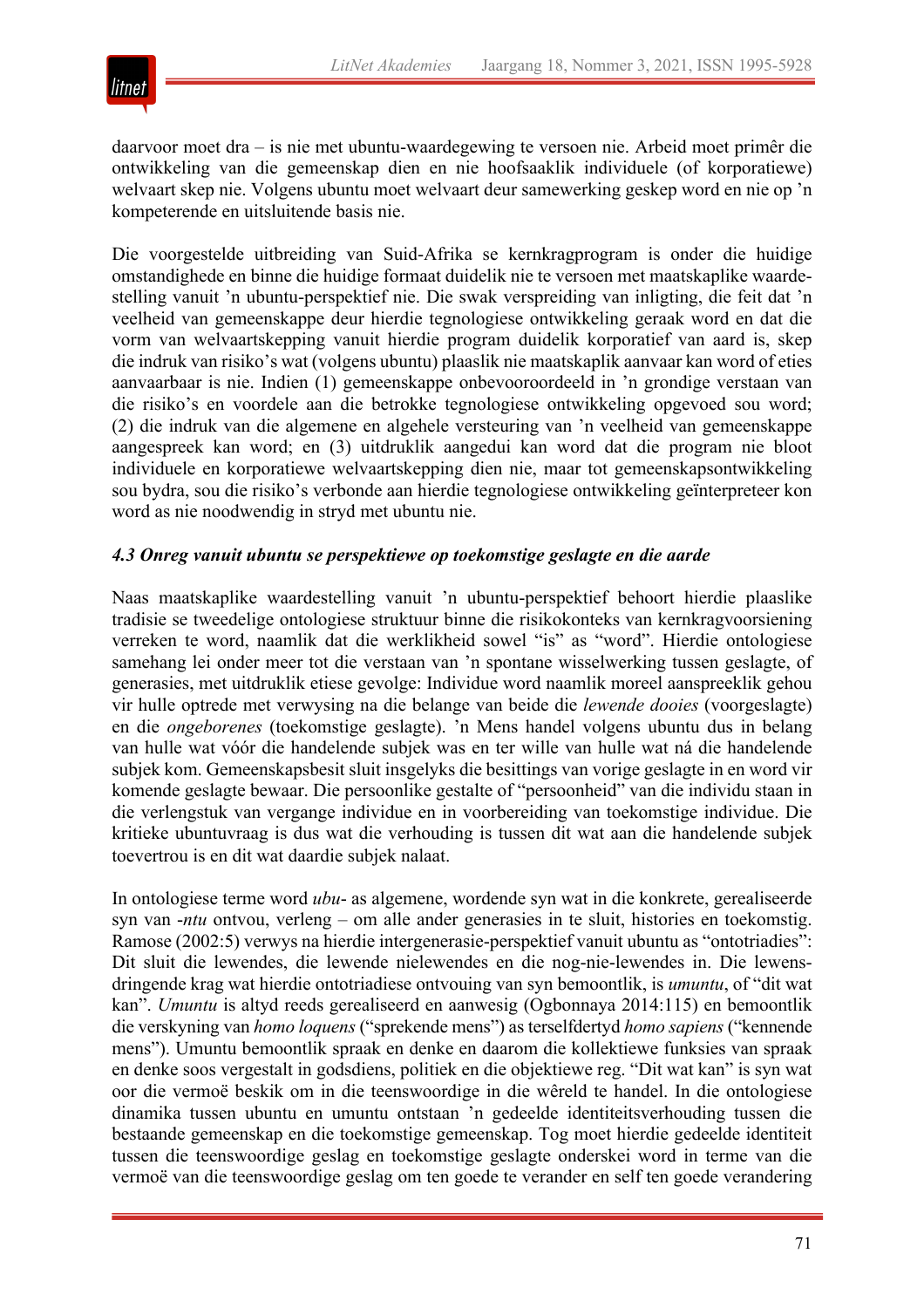

aan te bring: In hierdie opsig is daar 'n "radikale ongelykheid tussen generasies met betrekking tot mag" (Pellegrini-Masini e.a. 2020:260). Die huidige, teenswoordige generasie beskik naamlik oor die vermoë om verandering te bewerkstellig, terwyl toekomstige generasies se vermoë voorlopig geag word beperk te wees tot slegs die aanprysing of blamering van vorige geslagte.

Geregtigheid voltrek vanuit ubuntu se intergenerasie-perspektief wanneer umuntu op 'n konstruktiewe wyse deur die huidige geslag gebruik word om die wêreld ten goede te verander sodat toekomstige geslagte aanprysend daarop kan voortborduur. Onreg, daarenteen, word verstaan as die verwaarlosing van umuntu in die teenswoordige op grond waarvan toekomstige geslagte met niks anders gelaat word as skadebeheer en skadeherstel nie. Wanneer 'n tegnologiese ontwikkeling in die teenswoordige as risikogelade verstaan word en desnieteenstaande aanvaar word, het dit na die wisselwerking tussen ubuntu en umuntu uitdruklike ontologiese implikasies. Die toekomstige geslagte sal anders "word" indien die huidige geslag met onreg handel. Die vraag na die maatskaplike aanvaarding en etiese aanvaarbaarheid van tegnologiese ontwikkeling gaan na ubuntu terug op die enkele vraag: *Wat word nagelaat?* Dit sluit juis die impak van die teenswoordige op die omgewing in.

Ubuntu benadruk gevolglik teenswoordige gemeenskappe se verhouding met die aarde (*nsaiy*), wat in 'n tipiese ubuntu-beskrywing voorgestel word as "uiters bindend, tot die mate dat die aarde nie ligtelik gesny mag word nie" (Tangwa 1996:190, volgens die Nso-volk in Kameroen se ubuntubegrip). Die bande tussen *nsaiy* en diegene wat dit verbou, word as intiem voorgestel, terwyl misbruik van *nsaiy* as buitengewoon strafwaardig beskou word (as sou dit byvoorbeeld tot onvrugbaarheid kon lei). Gode en voorvadergeeste word verstaan as diep in die aarde ingebed en kan enige vorm in die natuurlewe aanneem. Die aarde is die gode se domein en moet uitermate goed bewaar word. Die "wet van die aarde" (*nsĕr nsaiy*) is "die hoogste wet en mag onder geen omstandighede oortree word nie, aangesien die gevolge van die oortreding van hierdie wet metafisies en onafwendbaar is" (Tangwa 1996:190). Die hoogste onreg is die vergryp aan die aarde as 'n heiligdom. Die radikale inmenging in die natuur waarvolgens kernkrag opgewek word, maar veral kernafval verwyder en gestoor word, is vanuit die ubuntuperspektief op die aarde buitengewoon problematies. Dit word geag inderdaad metafisiese gevolge in te hou.

By Koeberg word laegraadkernafval tans onder Necsa se toesig vervoer na 'n ondergrondse stortingsperseel in die Vaalputs-omgewing, ongeveer 480 km noord van Koeberg, terwyl hoëgraadafval digby die reaktors wat dit opgewek het, geberg word. Die perseel by Vaalputs voldoen aan al die vereistes wat deur internasionale regulerende liggame soos die IAEA (International Atomic Energy Agency) en plaaslike wetgewing gestel word. Nietemin is daar geen klaarheid oor die toekomstige onderhoud van juis die hoëgraadafvalperseel by Koeberg self nie (Matyaba, Keche en Tandlich 2018:1009–12). Eskom het aangedui dat hierdie fasiliteite reeds teen 2020 maksimum bergingskapasiteit sou bereik het en is tans besig met beplanning vir die oprigting van nuwe bergingsfasiliteite (Roelf 2019). Afgesien van die ingrepe op die aarde self, word gemeenskappe ernstig hierdeur bedreig. Suid-Afrika se kernafvalstrategie, wat die prosesse vir die berging van radioaktiewe afval vanuit die goud- en uraanbedryf in die land probeer bestuur, hou slegs wisselvallig rekening met ongeveer 1,7 miljoen Suid-Afrikaners wat in die direkte nabyheid van hierdie afvalpersele leef (Fig 2018:318).

Daar bestaan geen twyfel dat ubuntu se perspektiewe op toekomstige geslagte en die wyse waarop kernkragopwekking die aarde beskadig, tot 'n uitdruklike afwysing van die risiko's aanwesig in kernkragvoorsiening deur ubuntu-gedrewe gemeenskappe lei nie. Hierdie gemeen-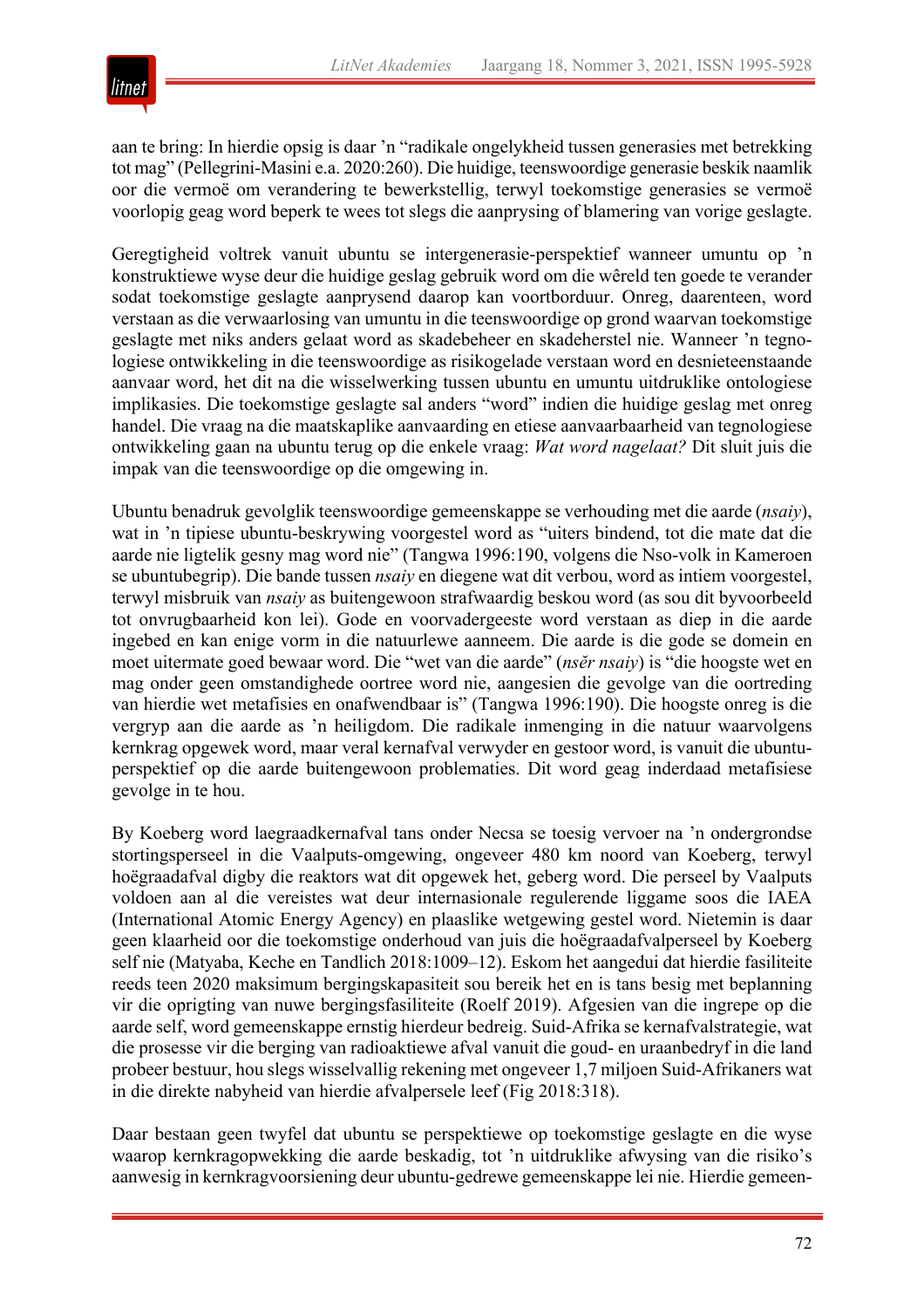

skappe het vanuit 'n ubuntu-raamwerk trouens weinig ander keuse as om die risiko's aanwesig in kernkragvoorsiening as daadwerklike onreg te beleef en daarom maatskaplik en eties af te wys. Die onafwendbare vraag binne die konteks van risikostudies is hoe hierdie perspektiewe, wat die Afrikaïese wêreldbeeld grootliks ondervang, die wyse waarop risiko's bepaal word, beïnvloed. Indien 'n mens se sleuteloortuigings inhou dat die tegnologiese impak op die direkte omgewing tot direkte en persoonlike skade lei, hetsy dit metafisies deur die woede van die gode of voorvaders of fisies deur die aarde self kan wees, sal tegnologiese risikobepaling ten diepste daardeur geraak word. Risikoverdraagsaamheid in ubuntu-gedrewe Afrika-gemeenskappe is daarom spontaan laer as in die globale Noorde of in Westerse gemeenskappe in die globale Suide.

# **5. Samevatting en gevolgtrekking**

In die Antroposeen word die mensheid gekonfronteer met toenemende uitdagings ten opsigte van energievoorsiening en die wyse waarop die voorsiening in energie-aanvraag besig is om die aarde ten gronde te rig. Kernkragvoorsiening bied teenoor modern-industriële vorme van energievoorsiening (in besonder fossielbrandstowwe) duidelik 'n meer volhoubare oplossing ten opsigte van die hantering van hierdie vraagstuk. Die implementering van kernenergie hou egter inherente risiko's in vir sowel die mensheid as die natuur en dit moet altyd weer eietyds moreel verantwoord word. In die diskoers rondom die etiese verantwoording van kernkragvoorsiening neem plaaslike gemeenskappe 'n sentrale plek in op grond van die onbetwisbare feit, enersyds, dat hulle voordeel trek uit die betrokke tegnologie en andersyds omdat hierdie gemeenskappe in die eerste linie geraak word deur die moontlike negatiewe gevolge van die besondere tegnologie. Die verwikkelde en komplekse historiese ontwikkeling van kernkragvoorsiening in Suid-Afrika, politieke vergrype wat reeds oor ses dekades heen strek, inligtingsgebreke aangaande die risiko's van plaaslike kernkragvoorsiening, en die populêre media se bevooroordeeldheid ten opsigte van die gevare van kernkrag problematiseer risiko-evaluering in hierdie plaaslike konteks aansienlik.

Een moontlike wyse waarop hierdie evaluering gestalte kan vind, is om tegnologiese risiko's te beoordeel vanuit die tegniekfilosofiese perspektief op die onderskeid tussen sosiale aanvaarding en etiese aanvaarbaarheid. In sy uiteensetting van die wisselwerking en onderskeid tussen sosiale aanvaarding en etiese aanvaarbaarheid werp Behnam Taebi lig op die gaping tussen hierdie twee vorme van risikobepaling. 'n Sentrale vraag wat in hierdie artikel aangespreek is, is egter presies *watter* etiese oriëntasies hierdie proses behoort te onderlê. Wat steeds ontbreek, is empiries-demografiese studies wat 'n meer omvattende verstaan kan bied oor plaaslike gemeenskappe se eie en unieke morele oriëntasies in hierdie verband. Daarom, juis in die partikuliere uniekheid van die Suider-Afrikaanse konteks, werp die nie-Westerse etiese risikobepaling vanuit ubuntu 'n meer genuanseerde en verantwoorde blik op die plaaslike kernkragdiskoers. Hoewel *ubuntu* hier as 'n filosofiese-begrippe-apparaat ingespan is om die wyse waarop die verplaasliking van tegnologiese vraagstukke aangespreek kan word te illustreer, is dit nie die enigste sodanige moontlikheid nie. Alle plaaslike gemeenskappe wat met die verhouding tussen tegnologiese ontwikkeling en risikobepaling worstel, maak immers nie van slegs een sodanige begrippe-apparaat gebruik nie. Ubuntu verskaf wel 'n geldige en ideaal-tipiese voorbeeld van sodanige verplaaslikte verantwoording van die vraag na die verhouding tussen tegniek en plaaslike risikobepaling. Ubuntu as 'n outentieke filosofiese aanbod uit Afrika roep die noodsaaklikheid van eie en unieke risikobepalings vanuit die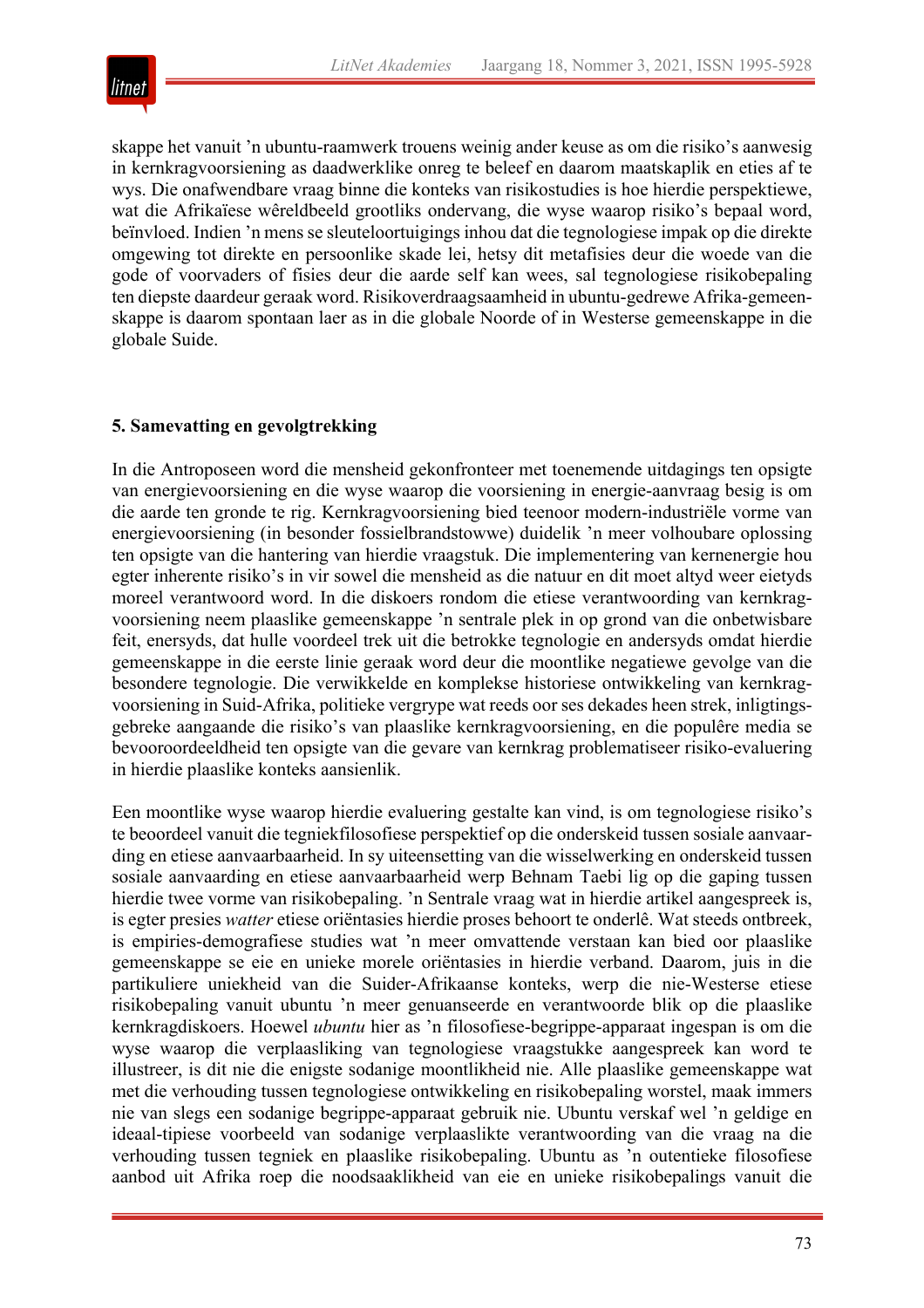

plaaslike geografiese en demografiese konteks op, met inbegrip van die aanspraak van heterogeniteit binne die plaaslike konteks. Eksklusief Westerse – uitdruklik Eurosentriese – platforms van tegniekfilosofiese risikobepaling kan nie langer die laaste woord spreek oor dit wat buite die demografiese, sosiohistoriese en ekonomies-konsentriese sirkels van Eurotegniese kapitalisme staan en wil bestaan nie.

# **Bibliografie**

Beukes, J. 2020. *Foucault in Iran, 1978–1979.* Kaapstad: AOSIS. https://doi.org/10.4102/ aosis.2020.BK203 (9 Februarie 2021 geraadpleeg).

Bombaerts, G., K. Jenkins, Y.A. Sanusi en W. Guoyu (reds.). 2020. *Energy justice across borders*. Dordrecht: Springer.

Brunnengräber, A., M.R. Di Nucci, A.M.I. Losada, L. Mez en M. Schreurs (reds.). 2018. *Challenges of nuclear waste governance: An international comparison. Volume II, Energy policy and climate protection.* Dordrecht: Springer.

Conradie, S.R. en L.J.M. Messerschmidt. 2000. *A symphony of power: The Eskom story*. Johannesburg: C. van Rensburg Publications.

Crutzen, P.J. 2002. Geology of mankind. *Nature*, 415(1):23. https://www.nature.com/articles/ 415023a (9 Februarie 2021 geraadpleeg).

Duvenage, P. 2016. *Afrikaanse filosofie: Perspektiewe en dialoë*. Bloemfontein: Sun Media.

Energy Research Centre (ERC). 2015. South Africa's proposed nuclear build plan: An analysis of the socio-economic risks. Kaapstad: ERC, Universiteit van Kaapstad.

Ensor, L. 2017. Power utility Eskom will seek waivers on nuclear rules. *Business Day*, 21 April. https://www.businesslive.co.za/bd/companies/energy/2017-04-21-power-utilityeskom-will-seek-waivers-on-nuclear-rules (9 Februarie 2021 geraadpleeg).

Ewuoso, C. en S. Hall. 2019. Core aspects of ubuntu: A systematic review. *The South African Journal of Bioethics and Law*, 12(2):93–103. https://doi.org/10.7196/SAJBL.2019.v12i2.679 (9 Februarie 2021 geraadpleeg).

Fig, D. 2006. Political fission: South Africa's nuclear programme. *Energy & Environment*, 17(3):457–67. https://doi.org/10.1260/095830506778119470 (9 Februarie 2021 geraadpleeg).

—. 2018. Disposal and contamination: Nuclear waste governance in South Africa. In Brunnengräber e.a. (reds.) 2018:295–328.

Government of the Republic of South Africa. 2020. Department of Mineral Resources and Energy. Request for information in respect of the Nuclear New Build Power Procurement Programme. http://www.energy.gov.za/files/tenders/2020/nuclear-rfi/RFI-Nuclear-New-Build-Power-Procurement-Programme.pdf (9 Februarie 2021 geraadpleeg).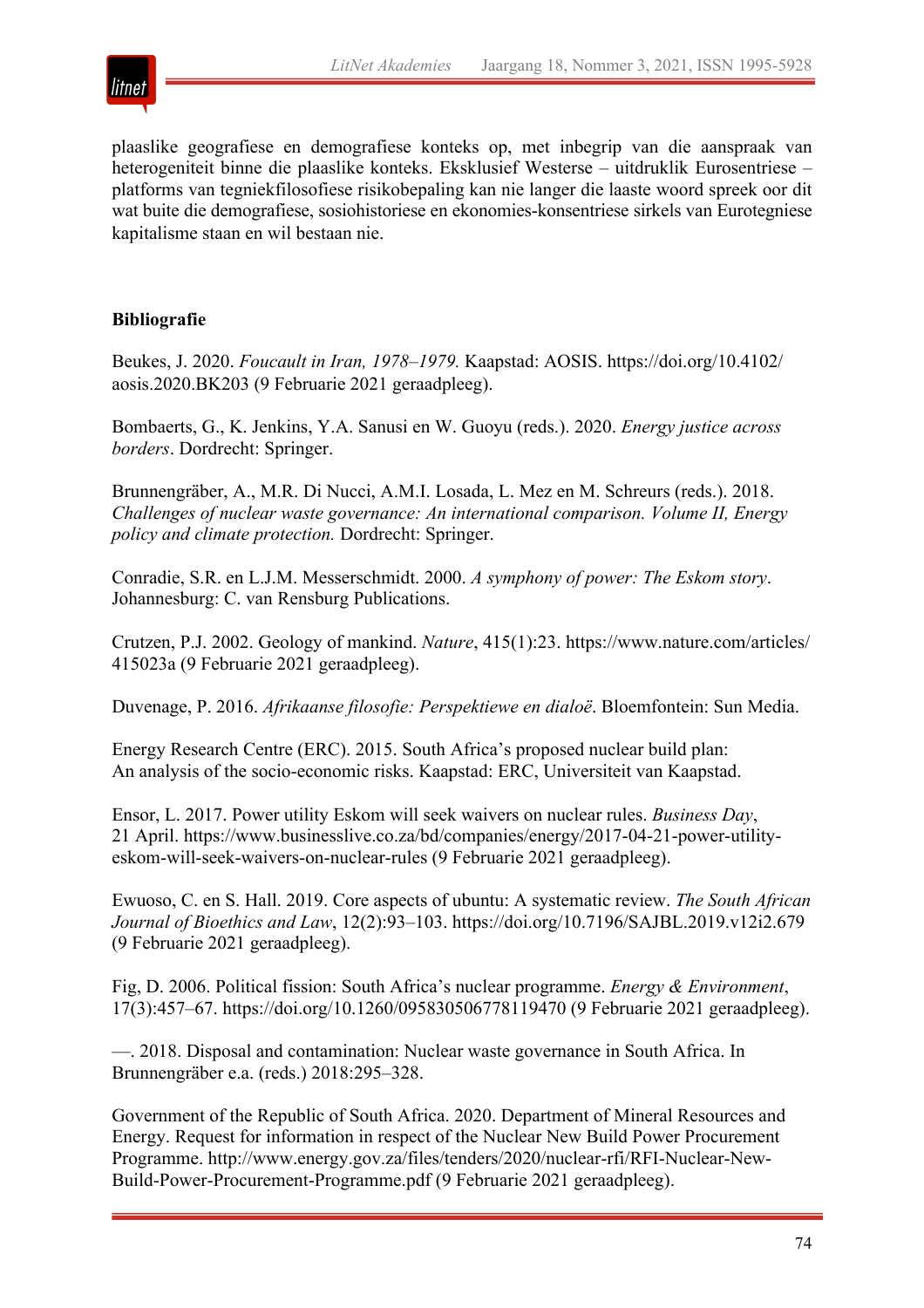

Hofstatter, S. 2018. *License to loot: How the plunder of Eskom and other parastatals almost sank South Africa*. Johannesburg: Penguin Random House South Africa.

Hui, Y. 2017. *The question concerning technology in China: An essay in cosmotechnics*. *Volume 3 of Urbanomic / Mono*. Massachusetts: MIT Press.

Isaacs, L. 2020. Seismic events don't pose risk to Koeberg nuclear power station. https://www.iol.co.za/capetimes/news/seismic-events-dont-pose-risk-to-koeberg-nuclearpower-station-88bff8ab-d35a-4648-96ef-3f34bd81b3ec (9 Februarie 2021 geraadpleeg).

Kadak, A.C. 2005. A future for nuclear energy: Pebble Bed Reactors. *International Journal for Critical Infrastructures*, 1(4):330–45.

Kallel, A., M. Ksibi, H. Ben Dhia en N. Khélifi (reds.). 2018. Recent advances in environmental science from the Euro-Mediterranean and surrounding regions*.* EMCEI 2017, Advances in science, technology & innovation (IEREK Interdisciplinary Series for Sustainable Development). Dordrecht: Springer, Cham.

Lemmens, P. en Y. Hui. 2017. Apocalypse, Now! Peter Sloterdijk and Bernard Stiegler on the Anthropocene. *b2o* (*the online community of the boundary 2 editorial*). 16 Januarie. https://www.boundary2.org/2017/01/pieter-lemmens-and-yuk-hui-apocalypse-now-petersloterdijk-and-bernard-stiegler-on-the-anthropocene (9 Februarie 2021 geraadpleeg).

Marquard, A. 2006. The origins and development of South African energy policy. PhDproefskrif, Universiteit van Kaapstad.

Matyaba, T., P. Keche en R. Tandlich 2018. Radioactive waste management in South Africa. In Kallel e.a. (reds.) 2018:1009–12. https://doi.org/10.1007/978-3-319-70548-4\_291 (9 Februarie 2021 geraadpleeg).

Metz, T. 2007. Toward an African moral theory. *The Journal of Political Philosophy*, 15(3):321–41. https://doi.org/10.1111/j.1467-9760.2007.00280.x (9 Februarie 2021 geraadpleeg).

Nkosi, N.P. en J. Dikgang. 2018. South African attitudes about nuclear power: The case of the nuclear energy expansion. Economic Research Southern Africa (ERSA), Working Paper 726. Johannesburg: School of Economics, Universiteit van Johannesburg. https://www.econrsa.org/system/files/publications/working\_papers/working\_paper\_726.pdf (9 Februarie 2021 geraadpleeg).

Ogbonnaya, L.U. 2014. The question of "being" in African philosophy. *Filosofia Theoretica: Journal of African Philosophy, Culture and Religions*, 3(1):108–26. https://www.ajol.info/ index.php/ft/article/view/109950 (9 Februarie 2021 geraadpleeg).

Pellegrini-Masini, G., F. Corvino en L. Löfquist. 2020. Energy justice and intergenerational ethics: Theoretical perspectives and institutional designs. In Bombaerts e.a. (reds.) 2020:253– 72. https://doi.org/10.1007/978-3-030-24021-9\_13 (9 Februarie 2021 geraadpleeg).

Praeg, L. 2014. *A report on ubuntu.* Durban: University of KwaZulu-Natal Press.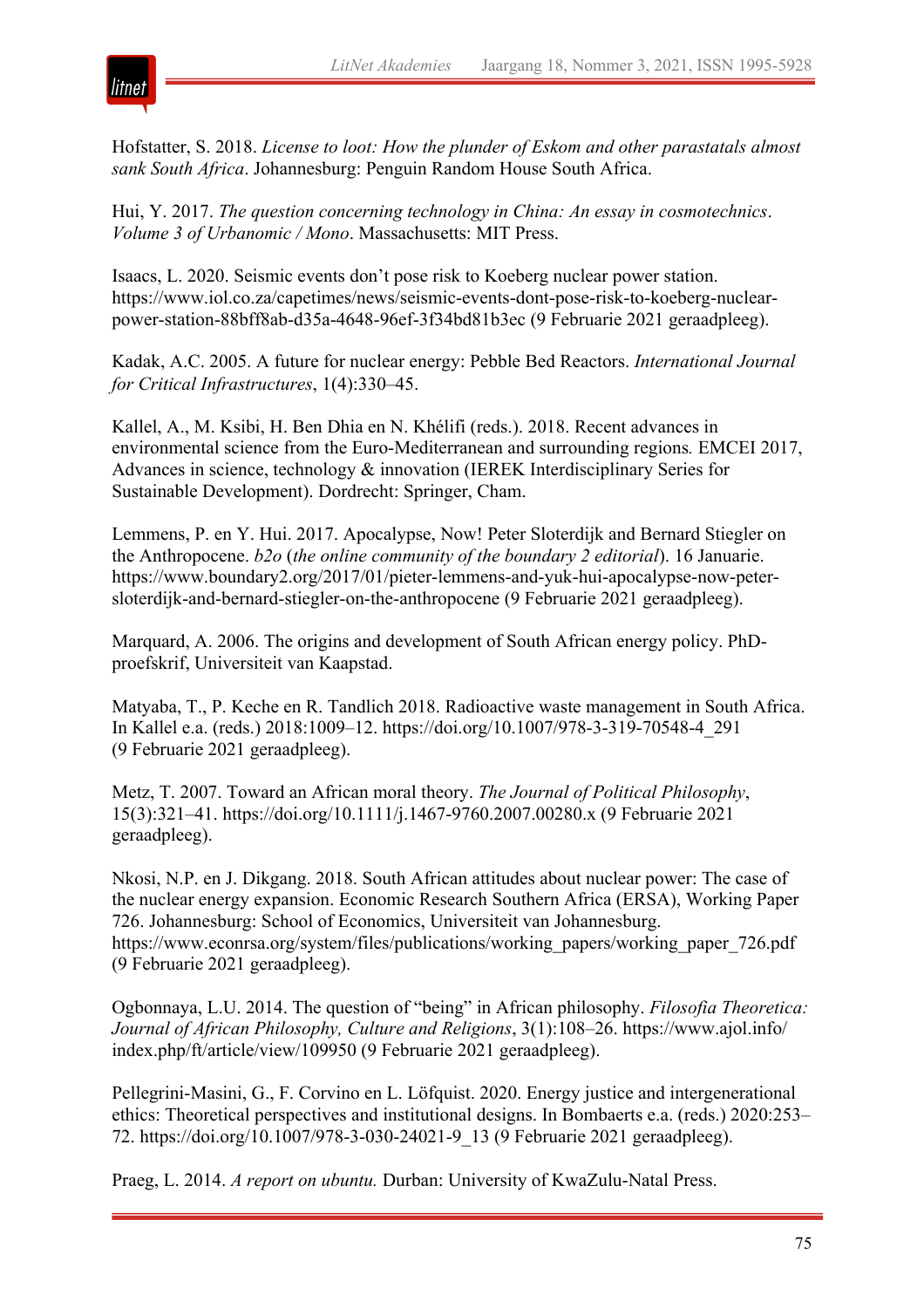

Ramose, M.B. 1999. *African philosophy through ubuntu.* Harare: Mond Books.

—. 2003. I doubt, therefore African philosophy exists. *South African Journal of Philosophy*, 22(2):113–27. https://www.tandfonline.com/doi/abs/10.4314/sajpem.v22i2.31364 (9 Februarie 2021 geraadpleeg).

Rennkamp, B. en R. Bhuyan. 2016. The social shaping of nuclear energy technology in South Africa. WIDER Working Paper 2016/19. Helsinki: UNU-WIDER. https://www.wider.unu.edu/ sites/default/files/wp2016-19.pdf (9 Februarie 2021 geraadpleeg).

Roelf, W. 2019. Radioactive waste storage at Koeberg very close to full. *Business Day*, 25 November. https://www.businesslive.co.za/bd/national/2019-11-25-radioactive-wastestorage-at-koeberg-very-close-to-full (9 Februarie 2021 geraadpleeg).

Rossouw, J. 2005. Bernard Stiegler: The global symbolic war. *Diskoers/Discourse*, 33(2):16- 21. https://journals.co.za/doi/pdf/10.10520/AJA0000004\_13 (9 Februarie 2021 geraadpleeg).

Sloterdijk, P. 2011. *Spheres*. Volume 1. W. Hoban (vert.). New York: Semiotext(e).

Stiegler, B. 2018. *The Neganthropocene*. D. Ross (vert.). Directory of Open Access Books. https://directory.doabooks.org/handle/20.500.12854/33631 (9 Februarie 2021 geraadpleeg).

Stiegler, B. en D. Ross. 2020. Noodiversity, technodiversity: Elements of a new economic foundation based on a new foundation for theoretical computer science. *Angelaki*, 25(4):67– 80. https://doi.org/10.1080/0969725X.2020.1790836 (9 Februarie 2021 geraadpleeg).

Struwig, J., B. Roberts, M. Ngungu en S. Gordon. 2014. Public perceptions of nuclear science in South Africa, 2013: tabulation report. Pretoria: Human Sciences Research Council. http://www.hsrc.ac.za/en/research-outputs/view/6891 (9 Februarie 2021 geraadpleeg).

Taebi, B. 2017. Bridging the gap between social acceptance and ethical acceptability. *Risk Analysis*, 37(10):1817–27. https://doi.org/10.1111/risa.12734 (9 Februarie 2021 geraadpleeg).

Tangwa, G.B. 1996. Bioethics: an African perspective. *Bioethics*, 10(3):183–200. https://doi.org/10.1111/j.1467-8519.1996.tb00118.x (9 Februarie 2021 geraadpleeg).

Weiss, A.S. en E. Rumer. 2019. Nuclear enrichment: Russia's ill-fated influence campaign in South Africa. Washington: Carnegie Endowment for International Peace. https://carnegieendowment.org/files/Weiss\_Rumer\_SouthAfrica\_v2.pdf (9 Februarie 2021 geraadpleeg).

# **Eindnotas**

<sup>1</sup> Ek is in die "Afrikaanse filosofiese tradisie" ingebed (Duvenage 2016:1–3), waarvan die uitstaande kenmerk die beoefening van beide die kontinentale en die analitiese trajekte in Europese filosofie in die Afrikaanse taal en die verrekening van daardie trajekte binne die Suid-Afrikaanse konteks is. Nietemin het "Afrikaanse filosofie" nog slegs wisselvallig daarin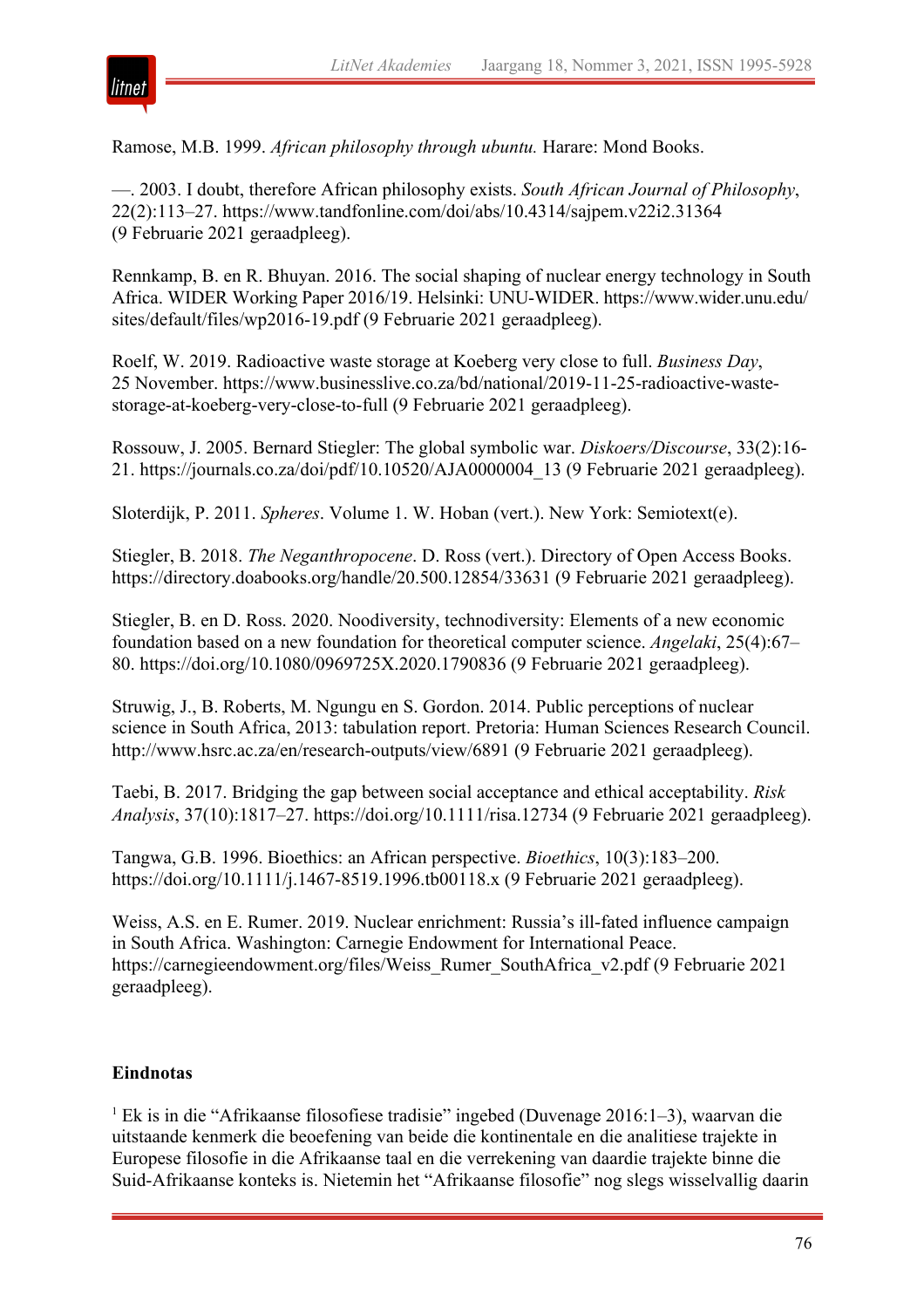

geslaag om sinteties bo die Europese bronne uit te styg. Daarom behoort in "Afrikaanse filosofie" meer gedoen te word om die daadwerklik *plaaslike* uitsette in Afrika-filosofie in kontekstualiserings van Europese filosofie te verreken. Dit beteken nie dat die Europese bronne agtergelaat word nie, maar juis met lesings vanuit Afrika-filosofie hermeneuties ver- "plaas", verdiep en verruim word. Die koppeling van *ubuntu*, as 'n outentieke sleutelbegrip in Afrika-filosofie, met tegniekfilosofiese ontwikkelinge in Europa, kan as 'n voorbeeld van so 'n ver-plasing dien. Kernkragvoorsiening word in hierdie artikel gebruik om die filosofiese potensiaal van die byeenbring van Afrika-filosofie en Europese tegniekfilosofie te illustreer. Twee anonieme keurders se kritiese en inderdaad opbouende opmerkings in die eweknieevaluering van die manuskrip wat tot die publikasie van hierdie artikel gelei het, word met dank erken.

<sup>2</sup> Sien Rossouw (2005:16–21) vir 'n kritiese oorsig oor die rol van tegniek in Suid Afrika, met besondere verwysing na Afrikanernasionaliste en Afronasionaliste, in die globale "simboliese oorlog", soos deur Stiegler (2018) beskryf.

<sup>3</sup> Ek verstaan *tegniekfilosofie* as die eietydse filosofiese deeldissipline wat sowel (i) *tegnologie* (dit is, die manipulering van die natuurlike en kulturele werklikheid deur mensgemaakte meganismes) as (ii) die *maatskaplike en etiese gevolge* daarvan ontleed, om (iii) mee te werk tot 'n *bepaalde samelewing se selfverstaan* binne 'n bepaalde tydsgewrig en kulturele konteks. Tegniekfilosofie bestaan uit 'n beduidende aantal deeldissiplines, waaronder risikofilosofie, wat uitsluitlik die risiko's verbonde aan die inwerkstelling van 'n bepaalde tegnologie binne 'n bepaalde tydsgewrig en maatskaplike konteks ondersoek.

<sup>4</sup> Erkenning word verleen aan doktore Philip Nickel en Sven Nyholm vir positiewe terugvoer en aanmoediging om my voordrag by die Filosofie van Risiko-kongres te Eindhoven Universiteit in Nederland, in samewerking met die Nederlandse Onderzoeksschool Wijsbegeerte en die 4TU Ethiek-program (26–30 Oktober 2020), as 'n manuskrip met die oog op portuurevaluering en moontlike publikasie voor te lê, juis by 'n plaaslike vaktydskrif en in 'n plaaslike taal.

<sup>5</sup> Met *diskursiewe geleier* word 'n praktiese en materiële voorbeeldkonteks bedoel waarop teoretiese uitgangspunte van toepassing gemaak kan word. Kernkragvoorsiening bied dus hier 'n konteks aan waarop tegniekfilosofiese uitgangspunte ten opsigte van risikobepalings in tegnologiese kontekste van toepassing gemaak kan word.

<sup>6</sup> Hoewel ek kennelik skepties oor kernkrag as 'n vorm van energievoorsiening is, ontken ek dus nie dat daar 'n groeiende korpus literatuur is wat kernkrag wel positief beoordeel as dié vorm van energievoorsiening wat groen oorwegings, etiese oorwegings en ekonomiese oorwegings byeen sou kon bring nie. Daarby is ek daarvan bewus dat postapartheid Suid-Afrika aan die voorpunt gestaan het van die ontwikkeling van korrelbedreaktortegnologie, wat inderdaad minder riskant en in terme van bedryfskoste meer volhoubaar as klassieke kernkragsentrales is. Nietemin is ook hierdie opvolgende kerntegnologiese ontwikkelinge steeds met onvoorspelbaarhede en risiko's gelaai – en plaas dit steeds die gemeenskappe waarin dit ontplooi word, telkens onder eiesoortige ekologiese en etiese druk.

<sup>7</sup> Suid-Afrika beskik oor twee kernkragsentrales. Pelindaba naby Hartebeespoort is in 1965 opgerig met kernwapenontwikkeling as aanvanklike oogmerk. Die fasiliteit word bestuur deur Necsa (South African Nuclear Energy Corporation) en is tans 'n kernnavorsingsentrum.